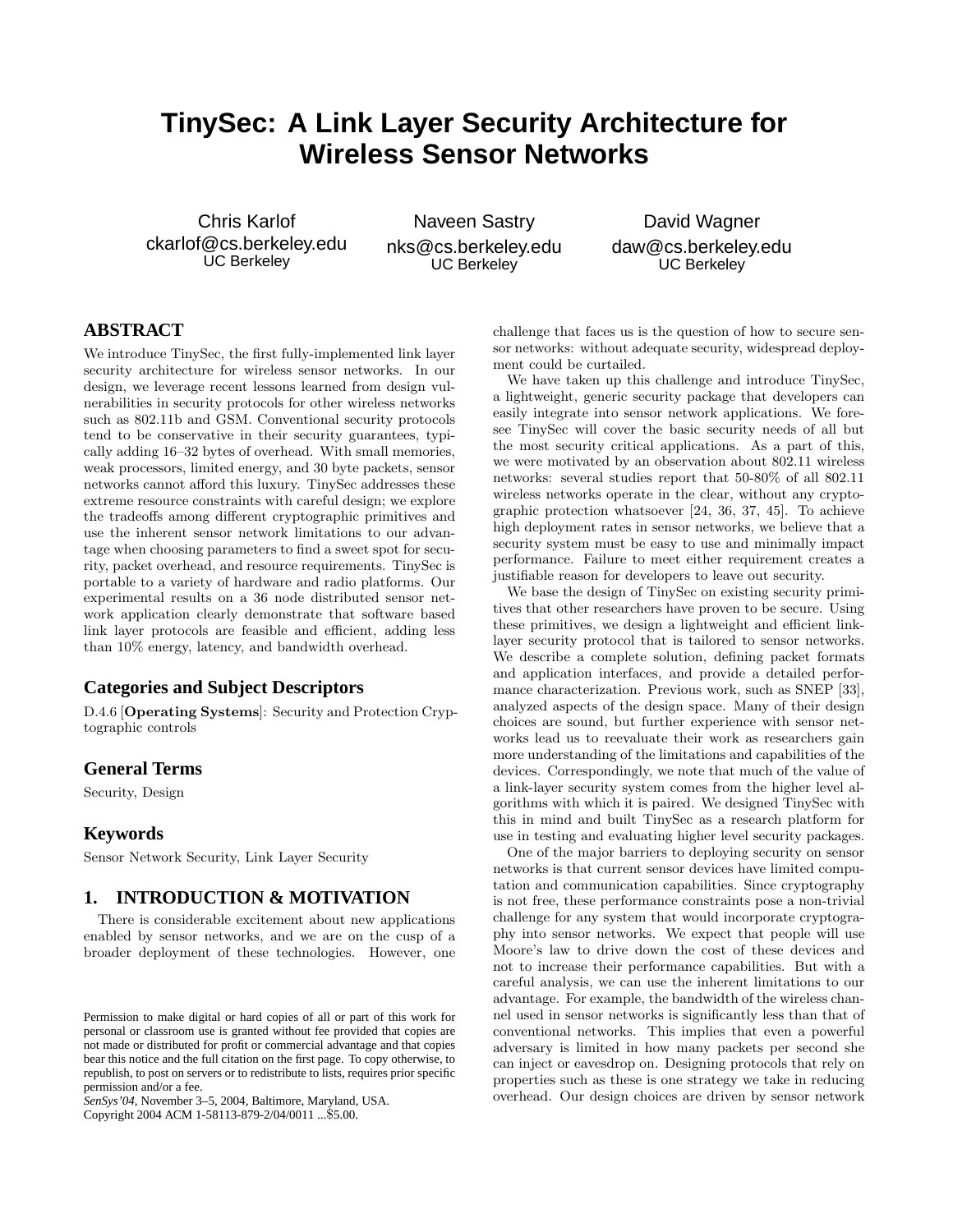capabilities and realities; this ultimately separates TinySec from other low overhead security protocols.

Before this work, an interesting open problem was whether software cryptography could achieve acceptable performance on typical sensor platforms, or whether hardware assistance would be needed. Many previous systems (e.g., GSM, Bluetooth, 802.15.4) took the stance that hardware is needed. In contrast, we show that, with sufficient engineering effort, it is possible to encrypt and authenticate all communications entirely in software, without special hardware, and without major performance degradation.

The main contributions of this paper are:

- We introduce TinySec, the first fully-implemented protocol for link-layer cryptography in sensor networks. We have incorporated our implementation of TinySec into the official TinyOS release.
- We explore some of the tradeoffs between performance, transparency, and cryptographic security, and we propose a design that meets the needs of applications in the sensor network space.
- We measure the bandwidth, latency, and energy costs of our implementation of TinySec and show that they are minimal for sensor network applications. This demonstrates for the first time that it is feasible to implement acceptable cryptographic protection for sensor networks entirely in software.
- TinySec is a research platform that is easily extensible and has been incorporated into higher level protocols. We have evidence of several sensor network security projects using TinySec in their research.

# **2. SENSOR NETWORKS**

We use the term *sensor network* to refer to a heterogeneous system combining tiny sensors and actuators with general-purpose computing elements. We envision sensor networks will consist of hundreds or thousands of low-power, low-cost wireless nodes deployed en masse to monitor and affect the environment. Applications include habitat monitoring [5, 31, 39], burglar alarms, inventory control, medical monitoring and emergency response [44], and battlefield management [17].

A representative sensor node is the Mica2 [23], a several cubic inch sensor/actuator unit with a CPU, radio, power source, and optional sensing elements. The processor is a 8 MHz 8-bit Atmel ATMEGA128L CPU with 128 kB of instruction memory, 4 kB of RAM for data, and 512 kB of flash memory. It features a low-powered radio from Chipcon, delivering up to 19.2 kbps application bandwidth on a single shared channel and with a range of up to around hundred meters. At full power, the Mica2 sensor node can run for only two weeks or so before exhausting its batteries.

Mica2 sensor nodes run TinyOS [23], an event-driven operating system for networked applications in wireless embedded systems. The memory footprint of TinyOS is small, with the core components requiring only 400 bytes of data and instruction memory. TinyOS supports other hardware platforms as well.

It is clear that we must discard many preconceptions about network security: sensor networks differ from other distributed systems in important ways. These devices have

very little computational power; even efficient public-key cryptography and fast symmetric ciphers must be used with care. There is considerable pressure to ensure that our security protocols use a minimal amount of the limited RAM. Additionally, communication bandwidth is extremely dear: each bit transmitted consumes about as much power as executing 800–1000 instructions [23], and as a consequence, any message expansion caused by security mechanisms comes at significant cost. Energy is the scarcest resource of all: each milliamp consumed is one milliamp closer to death, and as a result, nearly every aspect of sensor networks must be designed with power in mind.

#### **2.1 Security risks and threat models in sensor networks**

Because sensor networks use wireless communication, they are vulnerable to attacks which are more difficult to launch in the wired domain. Many wired networks benefit from their inherent physical security properties. It is unlikely that an adversary will dig up the Internet backbone and splice into the line. However, wireless communications are difficult to protect; they are by nature a broadcast medium. In a broadcast medium, adversaries can easily eavesdrop on, intercept, inject, and alter transmitted data. In addition, adversaries are not restricted to using sensor network hardware. They can interact with the network from a distance by using expensive radio transceivers and powerful workstations.

Sensor networks are vulnerable to resource consumption attacks. Adversaries can repeatedly send packets to drain the nodes' batteries and waste network bandwidth. Since sensor networks will be deployed in a variety of physically insecure environments, adversary can steal nodes, recover their cryptographic material, and pose as authorized nodes in the network. However, we do not address these threats. Our focus is on guaranteeing message authenticity, integrity, and confidentiality. We do not address resource consumption attacks, physical tamper resistance, or node capture attacks.

### **2.2 Motivation for link-layer security in sensor networks**

In conventional networks, message authenticity, integrity, and confidentiality are usually achieved by an end-to-end security mechanism such as SSH [47], SSL [3], or IPSec [4] because the dominant traffic pattern is end-to-end communication; intermediate routers only need to view message headers and it is neither necessary nor desirable for them to have access to message bodies.

This is not the case in sensor networks. The dominant traffic pattern in sensor networks is many-to-one, with many sensor nodes communicating sensor readings or network events over a multihop topology to a central base station. However, neighboring nodes in sensor networks often witness the same or correlated environmental events, and if each node sends a packet to the base station in response, precious energy and bandwidth are wasted. To prune these redundant messages to reduce traffic and save energy, sensor networks use innetwork processing such as aggregation and duplicate elimination [29, 30]. Since in-network processing requires intermediate nodes to access, modify, and suppress the contents of messages, it is unlikely we can use end-to-end security mechanisms between each sensor node and the base station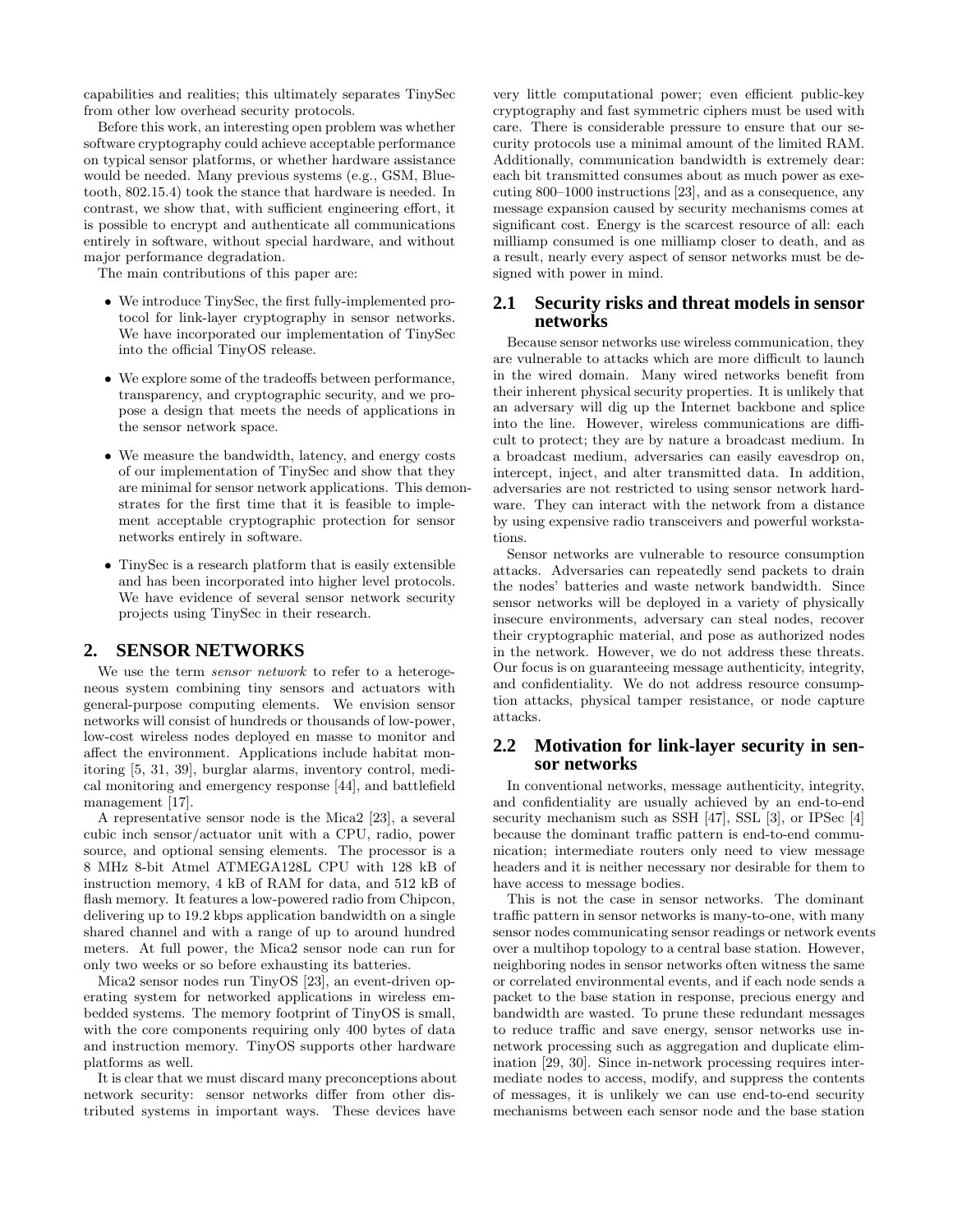to guarantee the authenticity, integrity, and confidentiality of these messages.

End-to-end security mechanisms are also vulnerable to certain denial of service attacks. If message integrity is only checked at the final destination, the network may route packets injected by an adversary many hops before they are detected. This kind of attack will waste precious energy and bandwidth. A link-layer security architecture can detect unauthorized packets when they are first injected into the network. Link-layer security mechanisms have been proposed for wired networks to resist similar denial of service attacks [22].

For the above reasons, we decided on a link-layer security architecture for TinySec. Link-layer security mechanisms guarantee the authenticity, integrity, and confidentiality of messages between neighboring nodes, while permitting in-network processing. Despite the problems enumerated above, end-to-end security mechanisms can still useful in sensor networks and complement TinySec.<sup>1</sup>

### **3. DESIGN GOALS**

We have three goals for a link layer security mechanism in sensor networks: security, performance, and usability.

#### **3.1 Security goals**

A link layer security protocol should satisfy three basic security properties: *access control, message integrity*, and message confidentiality.

*Access control and message integrity.* Access control means the link layer protocol should prevent unauthorized parties from participating in the network. Legitimate nodes should be able to detect messages from unauthorized nodes and reject them. Closely related to message authenticity is message integrity: if an adversary modifies a message from an authorized sender while the message is in transit, the receiver should be able to detect this tampering. We provide message authentication and integrity by including a message authentication code with each packet. We discuss message authentication codes in more detail in Section 4.

*Confidentiality.* Confidentiality means keeping information secret from unauthorized parties. It is typically achieved with encryption. Preferably, an encryption scheme should not only prevent message recovery, but also prevent adversaries from learning even partial information about the messages that have been encrypted. This strong property is known as semantic security [8]. Semantic security implies adversaries should have no better than a 50% chance in correctly answering any yes or no question about an encrypted message. We discuss mechanisms for achieving semantic security in more detail in Section 4.

*Explicit omission: Replay protection.* An adversary that eavesdrops on a legitimate message sent between two authorized nodes and replays it at some later time engages in a replay attack. Since the message originated from an authorized sender, the same receiver will accept it again. Replay protection is a difficult problem when there is a limited amount of state that each recipient keeps.

A common defense is to include a monotonically increasing counter with every message and reject messages with old counter values. With this policy, every recipient must maintain a table of the last value from every sender it receives. However, for RAM-constrained sensor nodes, this defense becomes problematic for even modestly sized networks. Assuming nodes devote only a small fraction of their RAM for this neighbor table, an adversary replaying broadcast messages from many different senders can fill up the table. At this point, the recipient has one of two options: ignore any messages from senders not in its neighbor table, or purge entries from the table. Neither is acceptable; the first creates a DoS attack and the second permits replay attacks. This is a realistic concern. If each counter requires 4 bytes and there is only 100 bytes of RAM available for the neighbor table (2.5% of the total RAM), networks larger than 25 nodes will be vulnerable.

However, the application layer may be better equipped to manage the replay table if it expects certain communication patterns or has information about the network topology. This type of information is typically not available at the link layer. For example, if the physical topology implies that only nodes 1, 2, 3, 4 should be able to communicate with node 5, an application running on node 5 can efficiently manage the neighbor table by only keeping replay counter entries for these four nodes. For this reason, we believe replay protection belongs not in the link-layer, but rather in higher layers of the protocol stack. By using information about the network's topology and communication patterns, the application and routing layers can properly and efficiently manage a limited amount of memory devoted to replay detection.

#### **3.2 Performance**

A system using cryptography will incur increased overhead in the length of messages sent as well as in extra demands on the processor and RAM. The increased message length can decrease message throughput and increase latency, but more importantly for sensor networks, it will also increase power consumption. We would like to impose only a modest increase in power consumption when using TinySec and achieve comparable channel utilization and latency.

Due to the extreme resource limitations in sensor networks, it is important to carefully tune the strength of the security mechanisms in a way that provides reasonable protection while limiting overhead. This is in sharp contrast to conventional network security where the difference between 8 or 16 bytes of overhead is often inconsequential. Cryptography designed for conventional networks is conservative because it can afford to be. In sensor networks, 8 bytes is nearly 25% of the total packet size, and overly conservative choices of security parameters will consume resources too quickly.

# **3.3 Ease of use**

*Security platform.* We expect higher level security protocols will rely on the link-layer security architecture as a primitive. For example, key distribution protocols, some of which utilize public key cryptography, could use TinySec to create secure pairwise communication between neighboring nodes. To reduce the effort in implementing these protocols, Tiny-

 $^1\mathrm{By}$  removing the link-layer protocol headers, the TinySec packet format could be used in an end-to-end security protocol as well. We do not address this modification in this paper.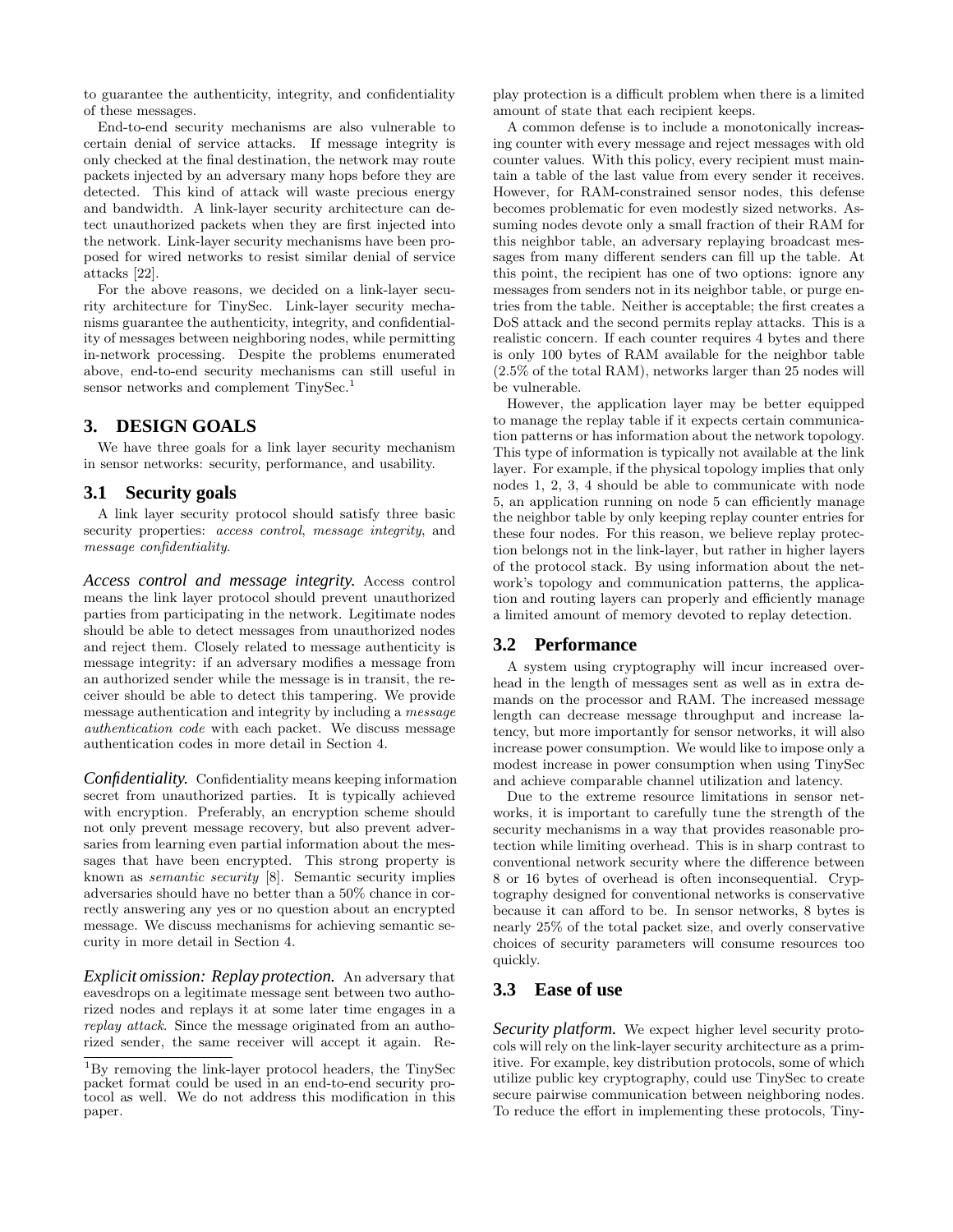Sec must provide the right set of interfaces to facilitate their development.

*Transparency.* A major challenge in deploying security mechanisms is the difficulty in properly using and implementing them. Frequently, application programmers are unsure of appropriate security parameters. Also, if the secure communication mechanism requires different APIs than the standard mechanism, then migrating legacy applications will be difficult. Of course, if it is not easy to enable the security features, many users and programmers will disable it and continue to operate insecurely.

To alleviate these problems, an important design goal of TinySec is that it should be transparent to applications running on TinyOS. To achieve this goal, we structured Tiny-Sec as a link-layer security protocol. We believe that transparency will play a crucial role in enabling widespread deployment of TinySec and other security mechanisms.

At the same time, we try to make it easy for securityaware applications to customize the level of security that TinySec provides: application programmers should be able to adjust the security performance tradeoffs if they have a greater understanding of their application's security needs.

*Portability.* An additional goal of TinySec is that it should be portable. TinyOS runs on a host of different platforms, including processors manufactured by Texas Instruments, Atmel, Intel x86, and StrongArm. TinyOS also supports two radio architectures: the Chipcon CC1000 and the RFM TR1000. A radio stack bridges these two pieces of hardware. A link layer security architecture should fit into the radio stack so that porting the radio stack from one platform to another is a simple job.

# **4. SECURITY PRIMITIVES**

In this section, we give background on some well-studied cryptographic primitives commonly used to achieve our security goals. We apply these primitives in TinySec.

*Message authentication codes (MACs).* A common solution for achieving message authenticity and integrity is to use a *message authentication code* (MAC).<sup>2</sup> A MAC can be viewed as a cryptographically secure checksum of a message. Computing a MAC requires authorized senders and receivers to share a secret key, and this key is part of the input to a MAC computation. The sender computes a MAC over the packet with the secret key and includes the MAC with the packet. A receiver sharing the same secret key recomputes the MAC and compares it with the received MAC value. If they are equal, the receiver accepts the packet and rejects it otherwise. MACs must be hard to forge without the secret key. This implies if an adversary alters a valid message or injects a bogus message, she cannot compute the corresponding MAC value, and authorized receivers will reject these messages.

*Initialization vectors (IVs).* Recall we want our encryption mechanism to achieve semantic security (Section 3.1). One implication of semantic security is that encrypting the same plaintext two times should give two different ciphertexts. A common technique for achieving semantic security is to use a unique initialization vector (IV) for each invocation of the encryption algorithm. An IV can be thought of as a side input to the encryption algorithm. The main purpose of IVs is to add variation to the encryption process when there is little variation in the set of messages. Since the receiver must use the IV to decrypt messages, the security of most encryption schemes do not rely on IVs being secret. IVs are typically sent in the clear and are included in the same packet with the encrypted data. We discuss IVs further in Section 5, including their necessary length and how to generate them.

It might seem that given the resource constraints in sensor networks, we could give up semantic security to eliminate the additional packet overhead required by an IV. However, semantic security is almost always necessary and desirable, even in resource constrained environments. Consider application messages with low entropy, such as YES or NO messages that are sent periodically to report environmental events such as movement. Without using an IV, all encryptions of YES messages are identical. Once an adversary determines what a YES message looks like, confidentiality is lost; the adversary can determine the contents of every YES/NO message by simply looking at its encryption.

# **5. DESIGN OF TINYSEC**

#### **5.1 Existing schemes are inadequate**

Using cryptography to secure an untrusted channel has been well-studied in the literature, and there are a plethora of existing schemes that try to achieve this goal. In the networking community, protocols such as IPSec, SSL/TLS, and SSH all do a satisfactory job of securing Internet communications. However, these protocols are too heavy-weight for use in sensor networks. Their packet formats add many bytes of overhead, and they were not designed to run on computationally-constrained devices.

The wireless, cellular telephony, and ad-hoc networking communities have developed schemes closer to our needs, but even there, the existing designs have serious limitations. The closest previous work is SNEP [33], which specifically targets sensor networks, but SNEP was unfortunately neither fully specified nor fully implemented. Refer to Section 10 for further discussion of these wireless security mechanisms.

The conclusion is that existing schemes are either insecure or too resource intensive for use in sensor networks, and we must design a new scheme.

### **5.2 TinySec design**

TinySec supports two different security options: authenticated encryption (TinySec-AE) and authentication only (TinySec-Auth). With authenticated encryption, TinySec encrypts the data payload and authenticates the packet with a MAC. The MAC is computed over the encrypted data and the packet header. In authentication only mode, TinySec authenticates the entire packet with a MAC, but the data payload is not encrypted.

<sup>2</sup>There is an unfortunate name collision between the cryptographic and networking community. We will refer to the acronym "MAC" only in the cryptographic sense and use "media access control" to refer to protocols governing access to channel.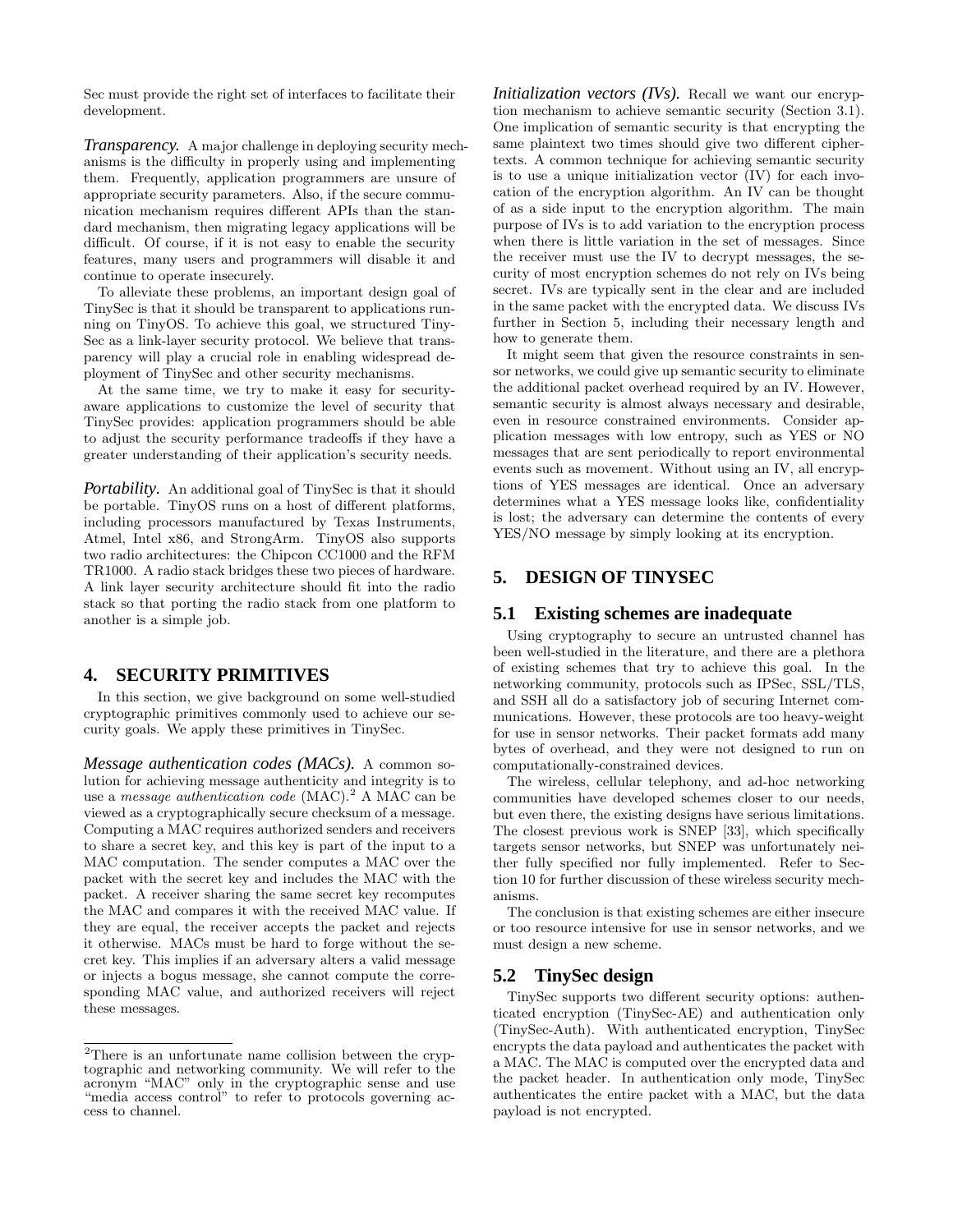#### *5.2.1 Encryption*

Using semantically secure encryption typically requires two design decisions: selecting an encryption scheme and specifying the IV format. In our design of TinySec, we use a specially formatted 8 byte IV, and we use cipher block chaining (CBC) [8]. In this section, we introduce the structure of our IV format and argue why CBC is the most appropriate encryption scheme for sensor networks.

*TinySec IV format.* Recall that our goal is to see how much we can reduce the cost of security. The length of our IV, and the way we generate IVs, can have a dramatic effect on both security and on performance. If the IV is too long, we will add unnecessary bits to the packet, which translates to a significant cost in overall throughput and in energy drain. At the same time, if the IV is too short, we run the risk that the IV will repeat, and then our security warranty is void.

How long is long enough? By the pigeonhole principle, a *n*-bit IV is guaranteed to repeat after  $2^n + 1$  packets are sent, no matter how we choose the IV. If we use a  $n$ -bit counter, repetitions will not occur before that point. However, for some IV generation strategies, repetitions may occur earlier. If we choose each IV as a random  $n$ -bit value, then by the birthday paradox, we expect (probabilistically) to see the first repetition after roughly  $2^{n/2}$  packets have been sent. Therefore, we use a counter in our IV, and we transmit it in the packet so that the receiver can learn the value of the counter.

The structure of the IV is  $dst||AM||\ell||src||ctr$ , where dst is the destination address of the receiver,  $AM$  is the active message (AM) handler type,  $\ell$  is the length of the data payload, src is the source address of the sender, and ctr is a 16 bit counter. The counter starts at 0, and the sender increases it by 1 after each message sent. We analyze the security of this construction in Section 6.2.

*Encryption schemes.* In this section we argue why CBC is the most appropriate encryption scheme for sensor networks. Symmetric key encryption schemes generally fall into two categories: stream ciphers and modes of operation using block ciphers.

A stream cipher (typically) uses a key  $K$  and IV as a seed and stretches it into a large pseudorandom keystream  $G_K(IV)$ . The keystream is then xored against the message:  $C = (IV, G_K(IV) \oplus P)$ . The fastest stream ciphers are faster than the fastest block ciphers [41], which might make them look tempting in a resource-constrained environment. However, stream ciphers have a devastating failure mode: if the same IV is ever used to encrypt two different packets, then it is often possible to recover both plaintexts. $\frac{3}{2}$ 

Guaranteeing that IVs are never reused requires IVs to be fairly long, say, at least 8 bytes. Since one of our goals is to minimize packet overhead, we believe adding 8 additional bytes to a 30-byte packet is unacceptable. The alternative is require shorter IVs and accept that IV reuse will occur. Therefore, we were guided by the following principle: "Use an encryption scheme that is as robust as possible in the presence of repeated IVs." Stream ciphers clearly violate this principle, so the only alternative is to use a mode of operation based on a block cipher [11].

A block cipher is a keyed pseudorandom permutation over small bit strings, typically 8 or 16 bytes. Examples of block ciphers include DES, AES, RC5, and Skipjack. Since we usually want to encrypt and authenticate messages longer than 8 or 16 bytes, block ciphers require a mode of operation to encrypt longer messages. For a k byte block cipher, a mode of operation typically breaks a message into segments of k bytes and uses the block cipher in a special way to encrypt the message block by block.

Using a block cipher for encryption has an additional advantage. Since the most efficient message authentication code (MAC) algorithms use a block cipher, the nodes will need to implement a block cipher in any event. Using this block cipher for encryption as well conserves code space.

If we use block ciphers for encryption, we must choose a mode of operation. One natural choice is counter (CTR) mode [8]; however, CTR mode is a stream cipher mode of operation, and shares all the problems as any other stream cipher. Therefore, we rejected CTR mode.

Another natural choice is cipher block chaining (CBC) mode [8]. CBC mode is better: it degrades more gracefully in the presence of repeated IVs. In particular, if we encrypt two plaintexts  $P, P'$  with the same IV under CBC mode, then the ciphertexts will leak the length (in blocks) of the longest shared prefix of  $P$  and  $P'$ , and nothing more. For instance, if the first block of  $P$  is different from the first block of  $P'$ , as will typically be the case, then the cryptanalyst learns nothing apart from this fact. Consequently, CBC leaks only a small amount of information in the presence of repeated IVs, a significant improvement over a stream cipher. CBC mode is provably secure when IVs do not repeat [8].

CBC mode was designed to be used with a random IV, and CBC mode has a separate leakage issue when used with a counter as IV. Suppose we encrypt two plaintexts  $P, P'$ under  $IV, IV'$ , respectively. If  $P_1 \oplus IV = P'_1 \oplus IV'$  (where  $P_1$  denotes the first block of  $P$ , etc.), then the first block of ciphertexts will be equal, and this discloses the value  $P_1 \oplus P'_1$ . In some cases, this can leak partial information about plaintexts. For instance, suppose the IV is a counter, and let  $IV, IV'$  be two consecutive IVs. We will often have  $IV' = IV \oplus 1$ . If the plaintexts occasionally satisfy the same pattern, i.e.,  $P' = \overline{P} \oplus 1$ , then we will have occasional leakage. This is undesirable.

Fortunately, there is a simple fix that allows CBC mode to be used with any non-repeating IV. The fix is to pre-encrypt the IV, and we reject standard CBC mode in favor of this variant.

Naively using CBC mode for encryption with a 8-byte block cipher results in ciphertexts which are multiples of 8 bytes. This may result in message expansion, which increases power consumption. We use a technique known as ciphertext stealing [35] to ensure the ciphertext is the same length as the underlying plaintext. Encrypting data payloads of less than 8 bytes will produce a ciphertext of 8 bytes because ciphertext stealing requires at least one block of ciphertext. However, the fixed overhead of sending a message (turning on the radio, acquiring the channel, and sending the start symbol) generally discourages short messages.

<sup>&</sup>lt;sup>3</sup>Given  $C = (IV, G_K(IV) \oplus P)$  and  $C' = (IV, G_K(IV) \oplus P')$ , one can recover  $P \oplus P'$ , which is a lot of information about  $P$  and  $P'$ . When plaintexts have sufficient redundancy, one can often recover most or all of P and  $P'$  from  $P \oplus P'$  [15].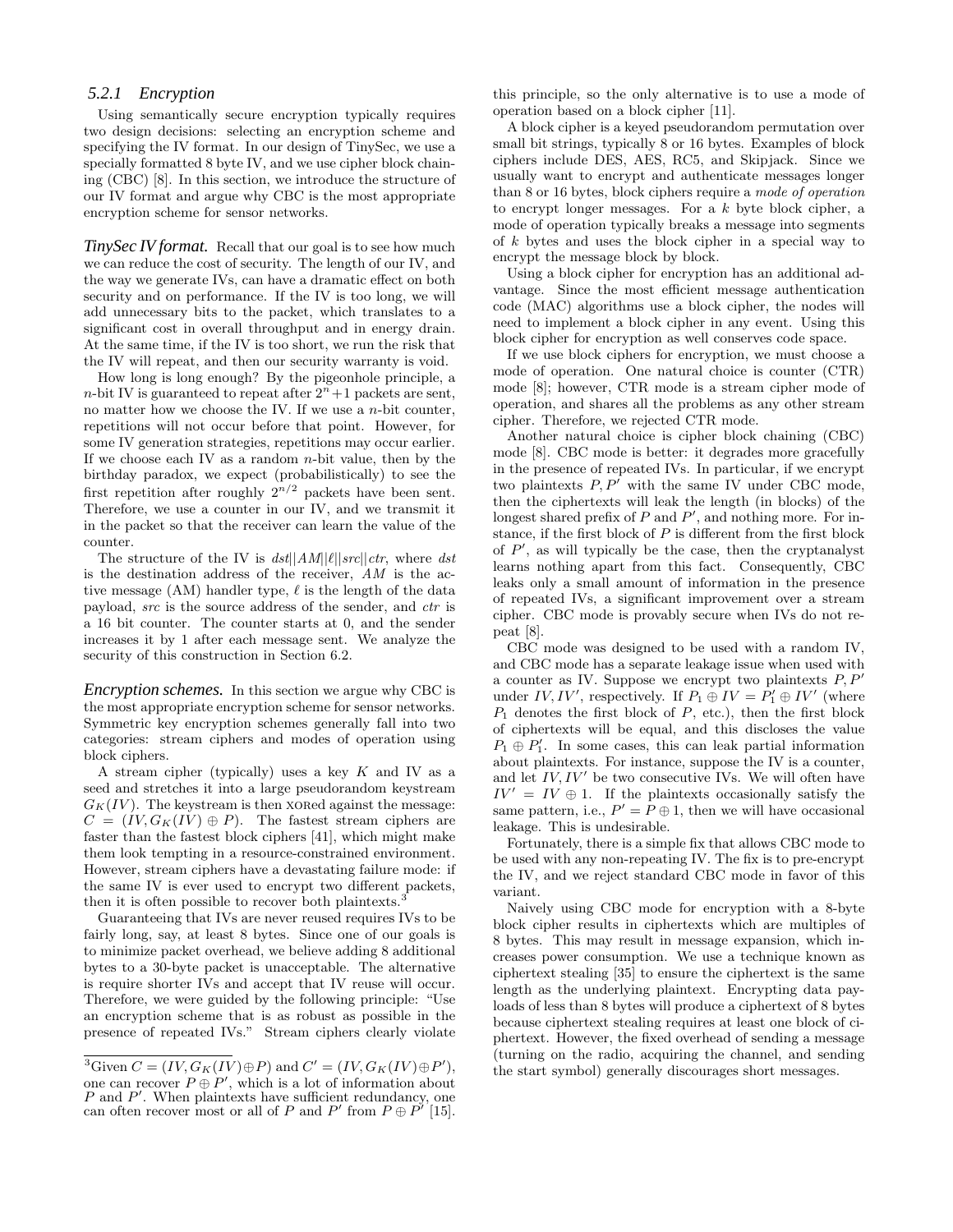*Block cipher choice.* Conventional wisdom says when a block cipher is needed, choose either AES or Triple-DES. However, Triple-DES is too slow for software implementation in embedded microcontrollers. Our initial experiments showed that AES was quite slow, too. Therefore, we rejected  $AES.<sup>4</sup>$ 

We surveyed other block ciphers to find one that is wellsuited for sensor networks. We found RC5 and Skipjack to most appropriate for software implementation on embedded microcontrollers. We discuss the performance of these ciphers in Section 9.1. Although RC5 is slightly faster, it is patented. Also, for good performance, RC5 requires the key schedule to be precomputed, which uses 104 extra bytes of RAM per key. Because of these drawbacks, the default block cipher in TinySec is Skipjack.

#### *5.2.2 Message integrity: The need for a MAC*

One might ask if encryption is enough; do we need an authentication mechanism when messages are encrypted? History has proven that using encryption without authentication is insecure [10, 12, 27]. For example, flipping bits in unauthenticated encrypted messages can cause predictable changes in the plaintext [12], and without an authentication mechanism to guarantee integrity, receivers are unable to detect the changes. Unauthenticated messages are also vulnerable to cut-and-paste attacks [10]. In a cut-and-paste attack, an adversary breaks apart an unauthenticated encrypted message and constructs another message which decrypts to something meaningful. For example, if all the authorized nodes share a single key, an adversary can extract the encrypted data payload from a message to one node and send it to different node. Since the encrypted payload is unaltered, the second node will successfully decrypt and accept the message.

To address these vulnerabilities, TinySec always authenticates messages, but encryption is optional. Message confidentiality is only necessary when there is something to keep secret. Consider a burglar alarm. The actual contents of an alarm message could be empty; receiving an alarm message signals an intrusion. Encryption is unnecessary and only increases latency, computation, and power consumption. However, most all applications require packet authenticity, meaning authorized nodes will not accept invalid messages injected by an adversary. In our burglar alarm example, this means adversaries cannot trigger false alarms.

TinySec uses a cipher block chaining construction, CBC-MAC [9], for computing and verifying MACs. CBC-MAC is efficient and fast, and the fact that it relies on a block cipher as well minimizes the number of cryptographic primitives we must implement in the limited memory we have available. CBC-MAC is provably secure [9], however the standard CBC-MAC construction is not secure for variably sized messages. Adversaries can forge a MAC for certain messages. Bellare, Kilian, and Rogaway suggest three alternatives for generating MACs for variable sized messages [9]. The variant we use XORs the encryption of the message length with the first plaintext block.

# **5.3 Packet format**

We based TinySec's packet format on the current packet format in TinyOS. We show the differences between Tiny-Sec packets and TinyOS packets in Figure 1. The common fields are destination address, active message (AM) type, and length. Active message types are similar to port numbers in TCP/IP. The AM type specifies the appropriate handler function to extract and interpret the message on the receiver. These fields are unencrypted because the benefits of sending them in the clear generally outweigh any extra protection from keeping them secret. To save power, a sensor node may employ early rejection by turning off its radio after determining the message is not addressed to it. With broadcast messages, nodes can employ early rejection on the AM field as well. If the address and AM type are encrypted, early rejection cannot be invoked until after these fields are decrypted. This wastes power if rejection is frequent. Encrypting the length field adds little to security since the length of message can be inferred regardless.

To detect transmission errors, TinyOS senders compute a 16-bit cycle redundancy check (CRC) over the packet. The receiver recomputes the CRC during reception and verifies it with the received CRC field. If they are equal, the receiver accepts the packet and rejects it otherwise. However, CRCs provide no security against malicious modification or forgery of packets. To guarantee message integrity and authenticity, TinySec replaces the CRC with a MAC. The MAC protects the entire packet, including the destination address, AM type, length, source address and counter (if present), and the data (whether encrypted or not). This protects the data from tampering. It also prevents attackers from redirecting a packet intended for one node to another node, and prevents packet truncation and other attacks. Since MACs detect malicious changes, they also detect transmission errors, and TinySec does not require a CRC.

The TinyOS packet format contains a group field to prevent different sensor networks from interfering with each other. It can thought of as a kind of weak access control mechanism for non-malicious environments. Since TinySec enforces access control with a MAC, the group byte is unnecessary in TinySec. Instead, different networks should use different keys.

#### **6. SECURITY ANALYSIS**

#### **6.1 Message integrity and authenticity**

The security of CBC-MAC is directly related to the length of the MAC. Conventional security protocols use MACs of 8 or 16 bytes, again erring on the side of caution. We show here that our choice of a 4 byte MAC is not detrimental in the context of sensor networks.

We can model TinySec's CBC-MAC as a function that produces 4 bytes of output [9]. Given a 4 byte MAC, then, an adversary has a 1 in  $2^{32}$  chance in blindly forging a valid MAC for a particular message. If an adversary repeatedly attempts blind forgeries, she should succeed after about  $2^{31}$ tries. Note that adversaries cannot determine off-line if a forgery will be successful or not; an adversary can only test the validity of an attempted forgery by sending it to an authorized receiver. This implies she must send about  $2^{31}$ packets before she can succeed at forging the MAC for a single malicious packet. In conventional networks, this number

<sup>4</sup>We have since been informed that AES can be implemented efficiently on our platform, with performance not much worse than RC5 and Skipjack. AES does have the small disadvantage that its block length is longer. However, in retrospect, AES might be a perfectly suitable replacement.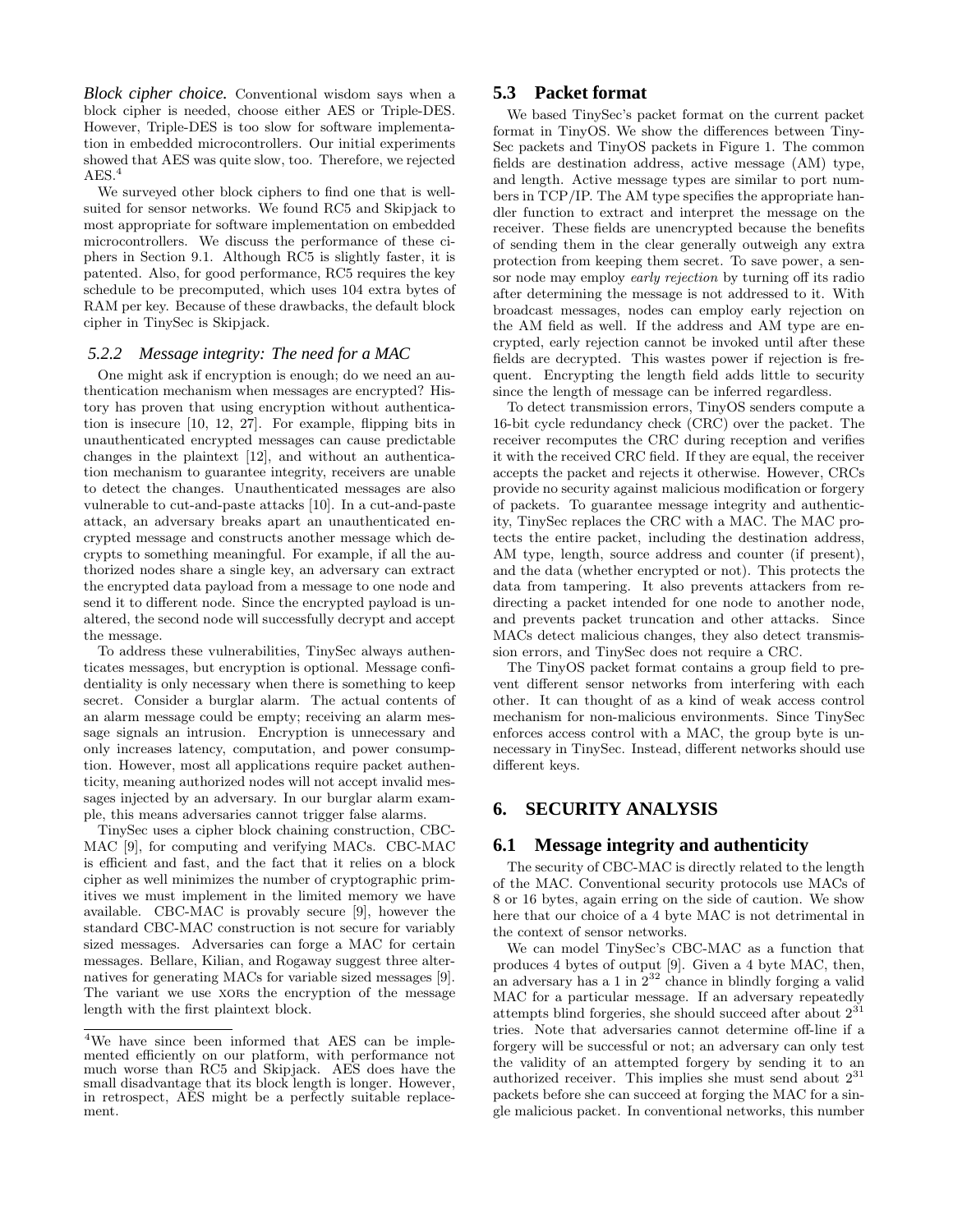

(a) TinySec-AE packet format

|     |   | Нат                        | MAC                            |
|-----|---|----------------------------|--------------------------------|
| . . | . | <b>TACLA</b><br>72<br>w.c. | $\left( \underline{A} \right)$ |
|     |   |                            |                                |

(b) TinySec-Auth packet format

| Dest<br>(2) | (1) | 64.5 | AM Len Grp<br>(1) | Data<br>(029) | CRC<br>(2) |
|-------------|-----|------|-------------------|---------------|------------|
|-------------|-----|------|-------------------|---------------|------------|

(c) TinyOS packet format

#### Figure 1: The TinySec and TinyOS packet formats. The byte size of each field is indicated below the label. Fields that have been hatched are protected by the MAC. In TinySec-AE, the data field, shaded gray, is encrypted.

is not large enough for security. However, in sensor networks, this may provide an adequate level of security. Adversaries can try to flood the channel with forgeries, but on a 19.2kb/s channel, one can only send 40 forgery attempts per second, so sending 2 <sup>31</sup> packets at this rate would take over 20 months. Battery-operated sensor nodes do not have enough energy to receive that many messages. Furthermore, the adversary will have launched a quite effective denial of service attack since they need to occupy the radio channel for such a long time.

Clearly, it is both desirable and feasible to detect when such a attack is underway. A simple heuristic is probably sufficient: nodes could signal the base station when the rate of MAC failures exceeds some predetermined threshold.

## **6.2 Confidentiality**

The security of CBC mode encryption reduces to the length of the IV, but this security assumes no IV reuse.<sup>5</sup> With an 8 byte counter or 16 byte random IV, avoiding repetition is relatively easy. Although TinySec uses an 8 byte IV, we limited ourselves to 4 additional bytes of overhead in the packet to represent the IV. The other 4 bytes of the IV borrow from the existing header fields: the destination address, the AM type, and the length.

TinySec partitions the last 4 bytes of the IV into  $src||ctr$ , where  $src$  is the source address of the sender and  $ctr$  is a 16 bit counter starting at 0. We selected this format because the other alternatives are insecure. Having every node generate IVs from a 4 byte counter starting at 0 is bad idea; the first packet sent from one node will reuse the same IV as the first packet sent from all other nodes. Generating IVs randomly is also a poor choice; the birthday paradox implies we can expect a collision after  $2^{16}$  total packets in the network.

Our format for the last 4 bytes strives to maximize the number of packets each node can send before there is a global repetition of an IV value. The  $src||ctr$  format of the last 4 bytes guarantees each node can send at least  $2^{16}$  packets before IV reuse occurs. For a network of  $n$  nodes all sending packets at approximately the same rate, this results in about  $n \cdot 2^{16}$  total packets before we expect an instance of IV reuse. In conventional networks, end hosts transmitting at  $1 \text{ Mb/s}$  will send  $2^{16}$  packets in less than an hour. However, since sensor nodes must conserve power to be long-lived, we envision the average data rate in most sensor networks will be dramatically less than conventional networks. For example, the sensors deployed at Great Duck Island send a reading once every 70 seconds [39]. We expect data rates to be on the order of 1 packet per minute, hour, or day. At one packet per minute per node, IV reuse will not occur for over 45 days.

IV reuse is only a problem when we reuse the same IV with the same key. If IV reuse is imminent, a key update protocol can be used to exchange new TinySec keys. Other researchers are currently exploring key update protocols in TinySec, and we do not address them here.

We specifically selected CBC mode for TinySec because of its robustness to information leakage when IVs repeat.

 ${\rm ^5The}$  security of CBC mode also depends on the security of underlying block cipher, but we assume Skipjack is a secure block cipher.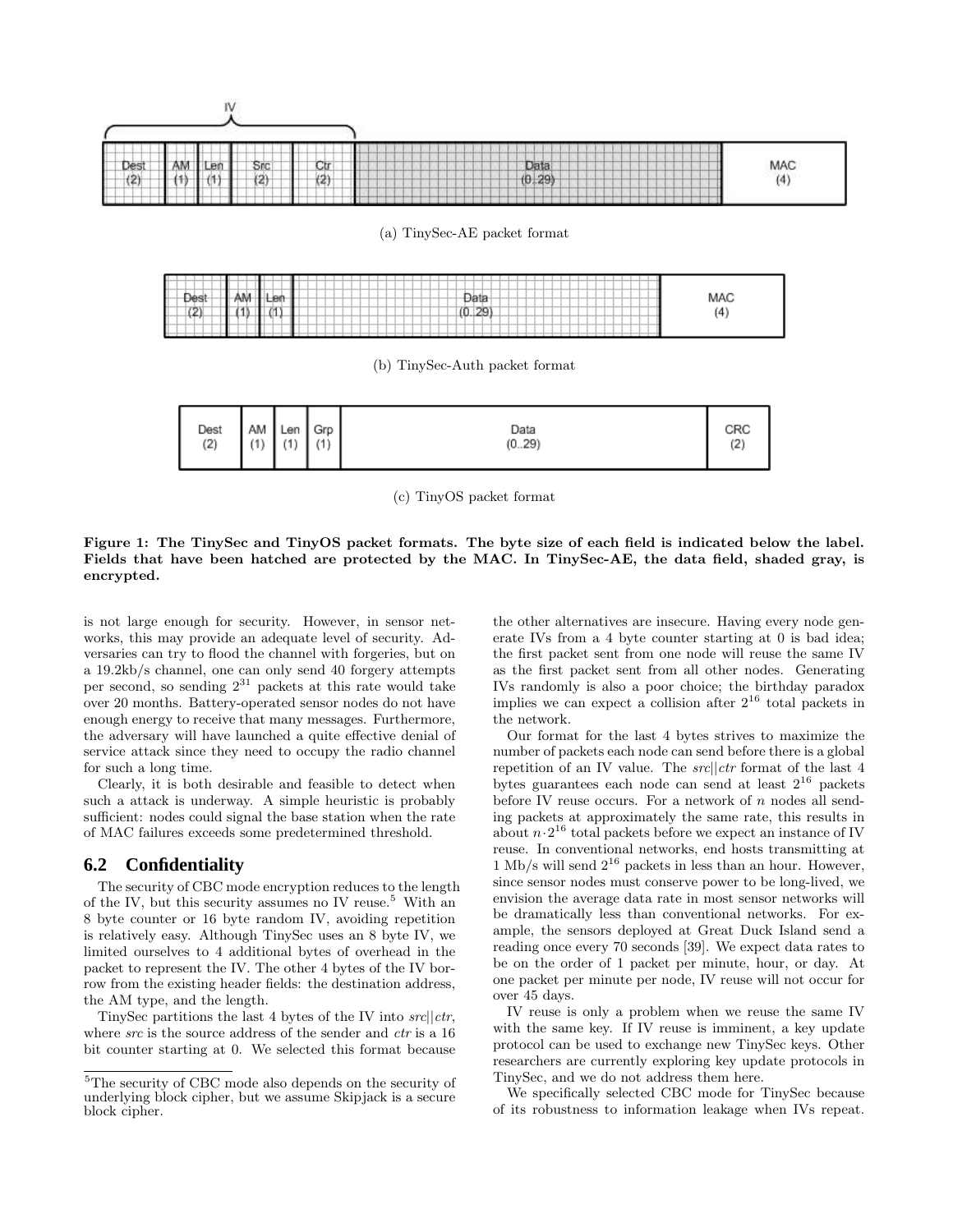In contrast to stream ciphers, where a repeated IV can reveal the plaintext of both messages, in CBC mode IV reuse reveals only the length (in blocks) of the longest shared prefix of the two messages. The first 4 bytes of the IV,  $dst||AM||\ell$ , help prevent information leakage during the unfortunate event of a counter on a node repeating. If a counter value for a particular source address is reused, there is only potential information leakage when the  $dst||AM||\ell$ values are exactly the same for both messages. The means both messages were sent to the same destination and AM type, and both messages have the same length. Moreover, even in this case, information only leaks if both plaintexts agree in their first block. Consequently, information only leaks when one node sends two different packets with the same first 8 bytes and IV, to the same destination, with the same AM type, and of the same length.

In summary, the combination of carefully formatted IVs, low data rates, and CBC mode for encryption enables Tiny-Sec to provide strong confidentiality guarantees for applications in sensor networks. Conventional network security protocols are overly conservative because they can afford to be. In sensor networks we cannot afford this luxury. Fortunately, by selecting the right cryptographic primitives and using them carefully, we can tune down the security parameters and get the most out of the overhead.

### **7. KEYING MECHANISMS**

A keying mechanism determines how cryptographic keys are distributed and shared throughout the network. The TinySec protocol is not limited to any particular keying mechanism; any can be used in conjunction with TinySec. In this section, we discuss the tradeoffs among different possible keying mechanisms in sensor networks. See Table 1 for a summary.

The appropriate keying mechanism for a particular network depends on several factors such as the target threat model, ease of use, and the networking and security requirements of applications. In cryptographic design, a good rule of thumb is to use different keys for different applications. When we refer to a *TinySec key*, we mean a pair of Skipjack keys, one for encrypting data, and one for computing MACs.

The simplest keying mechanism is to use a single networkwide TinySec key among the authorized nodes. A networkwide shared key provides a baseline level of security, maximizes usability, and minimizes configuration. Any authorized node can exchange messages with any other authorized node, and all communication is encrypted. Messages from unauthorized nodes are rejected. Key distribution is relatively simple; nodes are loaded with the shared key before deployment. This also makes it easy to secure legacy applications, since TinySec is transparent and can be enabled without disrupting existing code.

However, network-wide keying cannot protect against node capture attacks. If an adversary compromises a single node or learns the secret key, she can eavesdrop on traffic and inject messages anywhere in the network. To address the node capture threat, we need a keying mechanism with finer granularity.

A more robust option is for nodes to share a key for communication only if they need to communicate with each other. The simplest example of this idea is per-link keying, where we use a separate TinySec key for each pair of nodes who might wish to communicate. This provides better resilience against node capture attacks: a compromised node can only decrypt traffic addressed to it and can only inject traffic to its immediate neighbors. This approach has drawbacks. Key distribution becomes challenging, but recent research is beginning to address this issue [14, 16, 19, 28]. Also, per-link keying limits passive participation [26], a type of in-network processing where nodes take actions based on messages they overhear, and local broadcast, where nodes can cheaply send a packet to all their neighbors. Since a node cannot decrypt and authenticate messages not addressed to it, passive participation and local broadcast are incompatible with per-link keying.

A less restrictive approach is for groups of neighboring nodes to share a TinySec key rather than each pair. This enables passive participation and local broadcast, but key distribution and setup is still an issue. Group keying provides an intermediate level of resilience to node capture attacks: a compromised node can decrypt all messages from nodes in its group, but cannot violate the confidentiality of other groups' messages and cannot inject messages to other groups.

# **8. IMPLEMENTATION**

We have implemented TinySec for the Berkeley sensor nodes. TinySec currently runs on the Mica, Mica2, and Mica2Dot platforms, each using Atmel processors; the Mica sensor node uses the RFM TR1000 radio, while the Mica2 and Mica2Dot nodes use the Chipcon CC1000 radio. Additionally, TinySec is integrated into the TOSSIM simulator, which runs on an Intel x86 platform. Others have ported TinySec to a Texas Instruments microprocessor. Given the broad range of platforms that TinySec runs on, we believe it will be easily portable to both new processors as well as new radio architectures.

We implemented TinySec in 3000 lines of nesC code [21], the programming language used for TinyOS. Our implementation of TinySec requires 728 bytes of RAM and 7146 bytes of program space.

We modified the default TinyOS 1.1.2 radio stack to incorporate TinySec. We modified the stack to re-direct byte level radio events to the TinySecM module.

Integration into TinyOS required some modifications to the scheduler. When the media access control layer successfully acquires the channel, it signals  $T$ inySecM. At this point, the security module begins the cryptographic computations. The cryptographic computations must be completed by the time the radio finishes sending the start symbol. To achieve the real-time deadline, we modified the TinyOS scheduling process. TinyOS provides a rudimentary form of process management. Tasks run until completion in FIFO order. One option for implementing TinySec would be to submit a task with the cryptographic operations to the scheduler. However, if the task queue is non-empty, the cryptographic operations may not complete in time, since they must wait until the task queue empties. We instead implement a twopriority scheduler, where cryptographic operations are run

<sup>6</sup>We have subsequently improved the RAM usage of our TinySec implementation, which requires 256 bytes of RAM and 8152 bytes of ROM. Our optimizations save 472 bytes of RAM at the expense of  $6\%$  slower block cipher operations. All performance results in this paper use the old implementation, but we do not expect significant differences with our new implementation.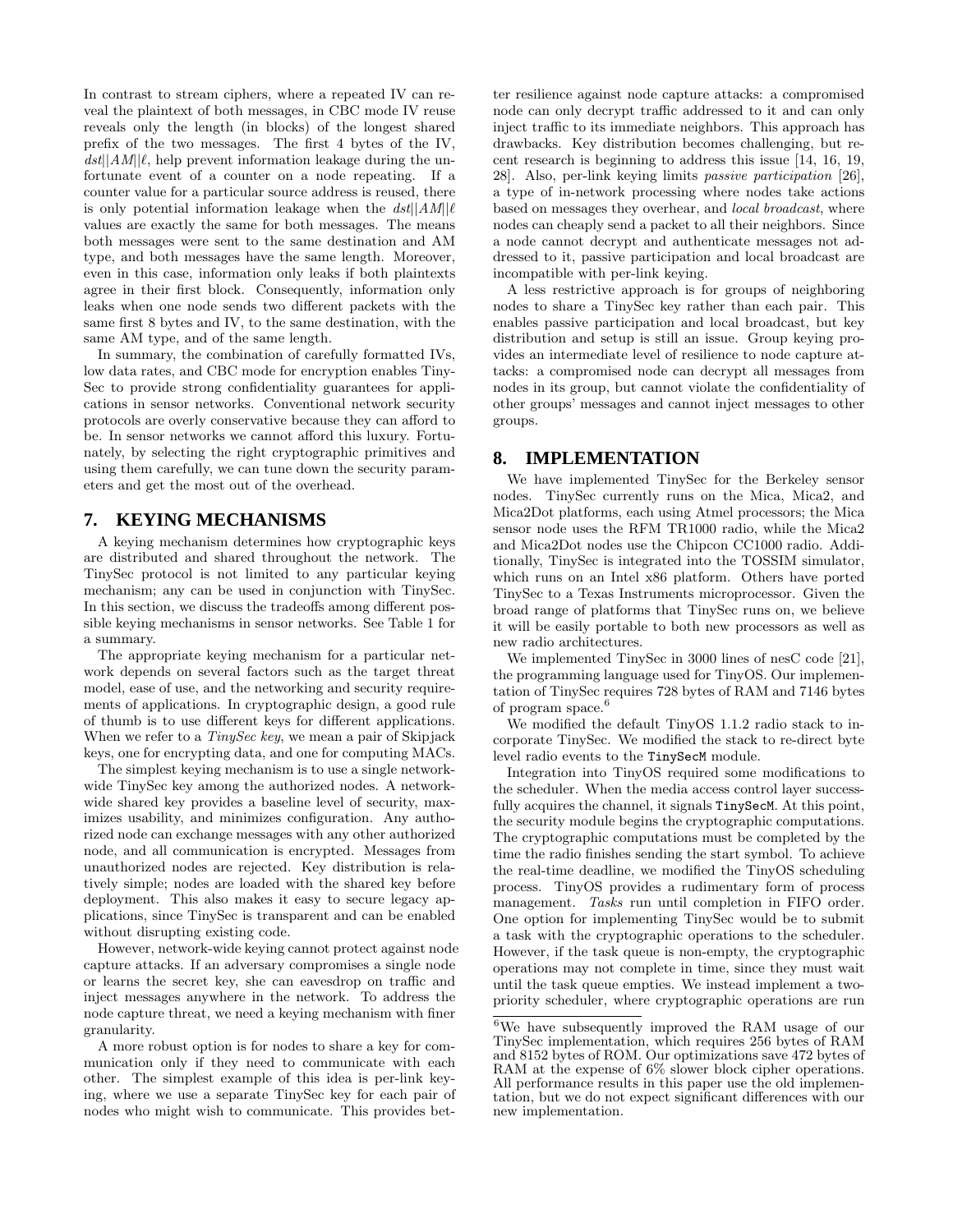| Keying mechanism        | <b>Benefits</b>                              | Costs                                         |  |
|-------------------------|----------------------------------------------|-----------------------------------------------|--|
| Single network-wide key | Simple; easy to deploy; supports passive     | Not robust to node compromise                 |  |
|                         | participation and local broadcast            |                                               |  |
| Per-link keys between   | Graceful degradation in the presence of com- | Needs a key distribution protocol; prohibits  |  |
| neighboring nodes       | promised nodes                               | passive participation and local broadcast     |  |
| Group keys              | Graceful degradation in the presence of      | Requires key distribution; trades off robust- |  |
|                         | compromised nodes; supports passive          | ness to node compromise for added function-   |  |
|                         | participation and local broadcast            | ality                                         |  |

Table 1: A summary of different keying mechanisms for link-layer security.

with high priority and all other tasks run at low priority. The two-priority scheduler ensures that cryptographic operations complete on time so that encryption and decryption execute concurrently with packet transmission and reception.

TinySec is cipher independent. We have implemented both RC5 and Skipjack and can switch between them without difficulty.

Since the maximum data payload in TinyOS is 29 bytes, we can safely use the upper two bits of the length byte to indicate which level of protection is enabled on that packet: TinySec-AE, TinySec-Auth, or unprotected TinyOS packets. When sending a packet, the TinySec stack encodes the TinySec mode of the packet into the length bit.

For ease of deployment, we implemented a network-wide shared key model. We modified the application build process to include the key at compile time to ease key deployment hassles. The build process maintains a key file at the developer's machine and uses a key from the file. Other researchers have extended TinySec to use finer grained keying mechanisms. Refer to Section 9.2 for further details.

To enable the TinySec stack, an application writer needs only to specify "TINYSEC=true" on the command line to make (or in the Makefile). Messages sent in this configuration will then be sent using TinySec-Auth. We chose this as the default TinySec mode since it imposes a minimal amount of overhead (Section 9.1). An application writer can send authenticated and encrypted packets with TinySec-AE by simply making a function call to switch modes.

TinySec is currently distributed with the official TinyOS releases.

# **9. EVALUATION**

### **9.1 Measurements**

TinySec increases the computational and energy costs of sending a packet. For application writers to adopt TinySec, these costs must be modest compared to the benefits that TinySec provides. There are two main components to these costs: larger packet sizes when using TinySec, and the extra computation time and energy needed for cryptography. The costs due to increased packet length will be borne by all implementations, even those using cryptographic hardware. Naturally, the computation costs will vary based on the implementation.

To analytically estimate the costs of the cryptography, we first calculate the effect of packet lengths in TinySec. Recall that TinySec increases packet lengths by 1 or 5 bytes (according to whether TinySec-Auth or TinySec-AE is in use). Longer packets cost us in several ways: first, they re-

| Cipher $\&$                      | Time | Time         |
|----------------------------------|------|--------------|
| Impl.                            | (ms) | (byte times) |
| RC5(C)                           | 0.90 | 22           |
| $\overline{\text{Skipjack}}$ (C) | 0.38 | 0.9          |
| $RC5$ (C, assembly)              | 0.26 | Ი.6          |

Table 3: Time to execute cipher operations on the Mica2 sensor nodes. We display the time both in milliseconds and in byte times.

duce bandwidth; second, because the communications channel is fairly slow, they increase latency; third, they increase energy consumption, because the radio must be turned on longer when transmitting longer packets. We first calculate the expected contribution to TinySec's overhead that comes solely from increased packet sizes. Table 2 shows the extra time needed to transmit a packet using TinySec. We expect TinySec-AE to increase packet latencies (compared to the current TinyOS stack) by 8.0%; for TinySec-Auth, the corresponding figure is 1.5%. Note that sending a packet involves sending many more bits than just the data and its associated header; as a part of the media access control protocol, a 28 byte start symbol and additional synchronization bytes are also sent. This reduces the impact of adding an additional byte of overhead to a header, since there is a high fixed cost for sending a packet.

Next, we implemented TinySec and experimentally measured its performance costs. In these experiments, we empirically determined TinySec's impact on bandwidth, energy, and latency on the Berkeley Mica2 sensor nodes. We used a variety of microbenchmarks and macrobenchmarks to evaluate TinySec. In addition to allowing us to obtain latency figures, the macrobenchmark allowed us to evaluate the difficulty in enabling TinySec for an existing, large sensor network application.

We introduce the term *byte time* to refer to the duration that it takes to transmit a single byte of data over the radio. On the Mica2, a byte time is 0.42 ms. Measuring time in byte times is a convenience that allows us to relate the time of an operation to the packet length.

*Cipher performance.* We tested the performance of two 64-bit block ciphers, Skipjack and RC5, to determine their speed. We must be able to complete a block cipher operation quickly since the cryptographic operations are overlapped with the radio operations; if the cipher operation doesn't complete in time, the data needed for the radio will not be available. More importantly, faster block ciphers consume less energy.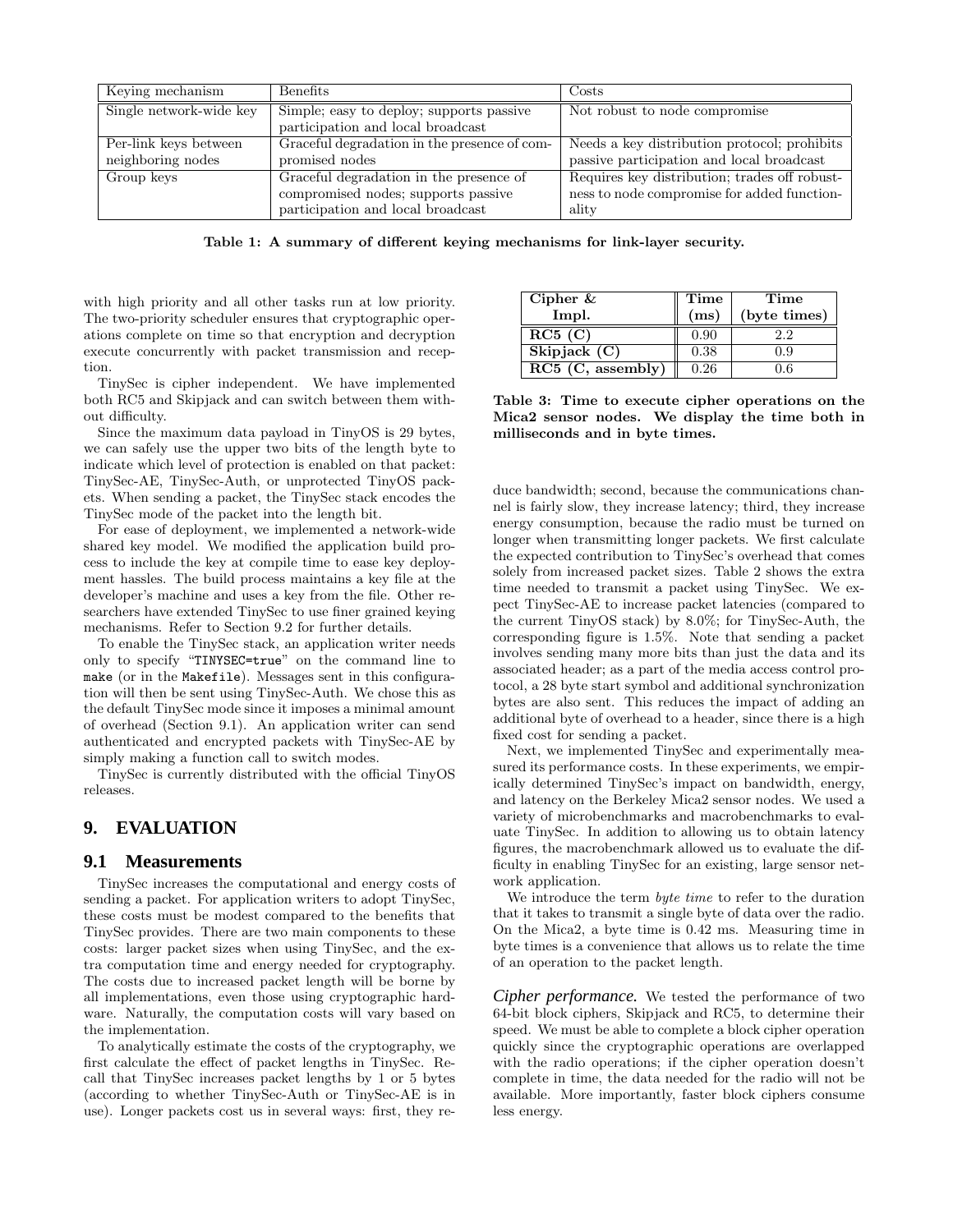|                      | Application<br>Data $(b)$ | Packet<br>Overhead (b) | Total<br>Size (b) | Time to<br>Transmit(ms) | Increase Over Current<br>TinyOS Stack |
|----------------------|---------------------------|------------------------|-------------------|-------------------------|---------------------------------------|
|                      |                           |                        |                   |                         |                                       |
| Current TinyOS Stack | 24                        |                        | 63                | 26.2                    |                                       |
| TinySec-Auth         | 24                        | 40                     | 64                | 26.7                    | $1.6\%$                               |
| $TinvSec-AE$         | 24                        | 44                     | 68                | 28.3                    | $7.9\%$                               |

Table 2: Table listing the expected latency overhead incurred by TinySec. The packet overhead includes space needed for the header and media access control information, such as the start symbol. Since TinySec increases the packet size by a fixed amount, it will increase the time needed to send the packet over the radio. This impacts bandwidth, latency, and the energy needed to send a packet. We confirm this predicted overhead increase experimentally.

|                            | <b>Energy</b><br>(mAH) | Increase |
|----------------------------|------------------------|----------|
| Current TinyOS $\parallel$ | 0.000160               |          |
| <b>Stack</b>               |                        |          |
| TinySec-Auth               | 0.000165               | 3%       |
| TinySec-AE                 | 0.000176               | 10\%     |

Table 4: Total energy consumed to send a 24 byte packet.

The results in Table 3 indicate that both RC5 and Skipjack are reasonable choices for use in link layer security: each block cipher operation takes less than a byte time. Because each such operation operates on 8 bytes, this is reasonably fast. We use the rule of thumb that the block cipher operation should complete in under a few byte times. If it does not, we can encounter problems when the radio must wait for the processor to complete the cryptographic operation. Note that our initial C-only version of RC5 was not fast enough in all cases, so we optimized its inner loop using in-line assembly code to get better performance. We have not optimized Skipjack similarly, but we believe it would be possible to improve Skipjack's performance so that it is fairly competitive with RC5. As we mentioned, we settled on Skipjack for the default TinySec configuration even though it is slower than our best RC5 implementation since it has minimal key setup costs and is free from patent issues. We use Skipjack as our cipher for all of our experiments.

*Energy costs.* To determine the energy overhead in using TinySec, we sampled the instantaneous current drawn by a transmitter sending 24 bytes of application data. Figure 2 shows the current as a function of time for sending the packet. We provide graphs for the current TinyOS stack (no security), TinySec-Auth, and TinySec-AE.

The radio exposes a byte-level interface. Small periodic spikes occur once every byte time. When the radio is in transmit mode, the radio stack delivers a new byte to the radio once every byte time. When the radio isn't transmitting, the stack samples the radio once a byte time looking for the start symbol from a new packet.

There are a number of features of the graph that illustrate TinySec's implementation. The large power draw at the start of sending a packet for both TinySec graphs is due to the cryptographic operations. When sending a packet, Tiny-Sec overlaps the MAC and encryption computation with the sending of the start symbol. The start symbol lasts for 28 bytes. For the largest possible packet size using TinySec-AE, a maximum of 10 block cipher operations are required,



Figure 2: The power consumption for sending a packet. All packets contained 24 byte payloads. The top graph shows the power consumption when sending the packet with the current TinyOS stack (no security). In the middle graph, we use TinySec-Auth, while the bottom graph uses TinySec-AE. Notice the large power draw at the beginning of sending as the encryption and MAC computation is overlapped with the sending of the start symbol. Additionally, note that when sending with TinySec, the packets are larger in length.



Figure 3: Bandwidth, plotted as a function of the number of send-receive pairs. We compare TinySec-Auth and TinySec-AE to the bandwidth without using TinySec.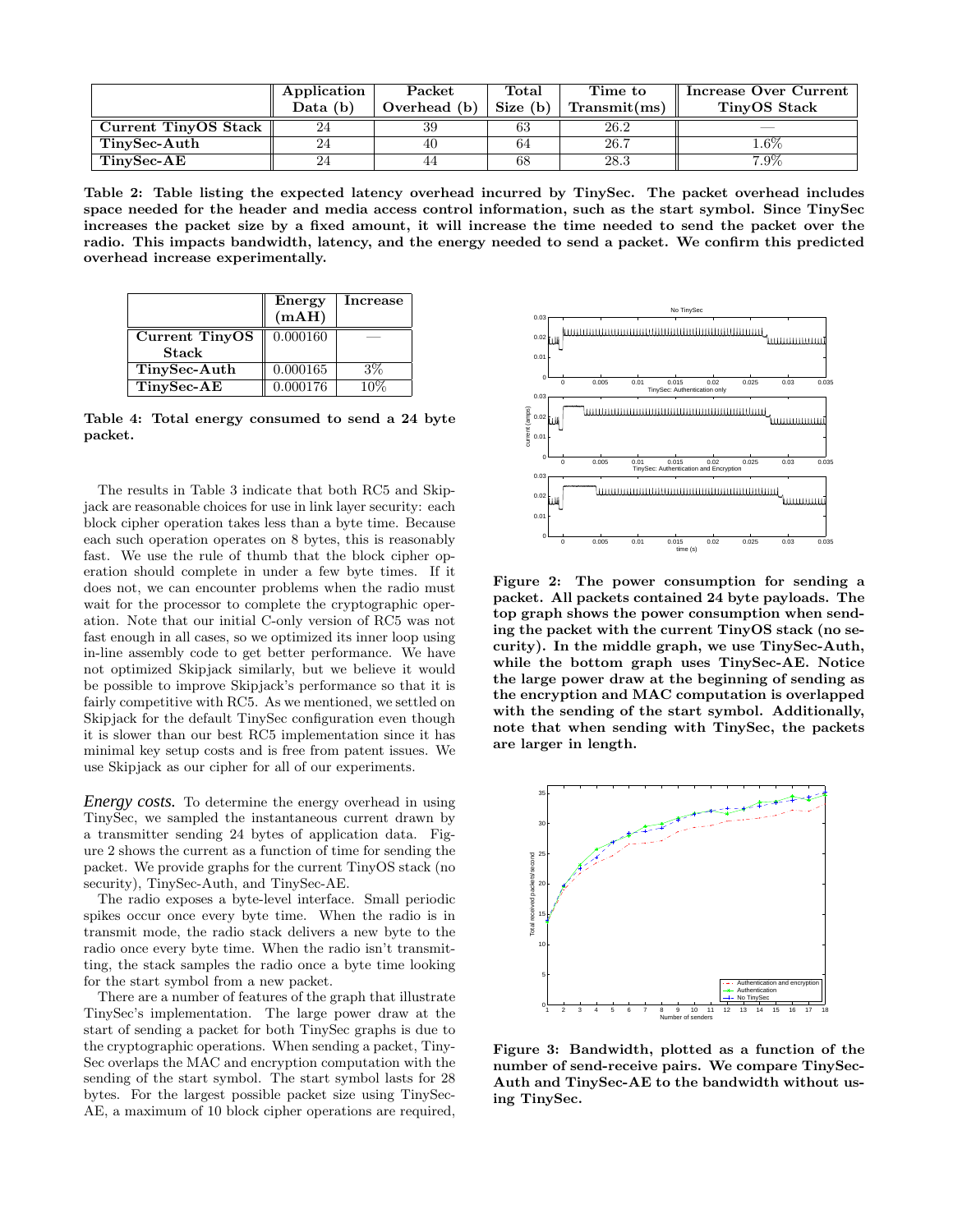hence the block cipher must take no more than  $28/10 = 2.8$ byte times per operation. The block cipher uses the processor heavily, leading to a large initial power draw while the packet is encrypted. As one would expect, the computation period is larger when using encryption since there are more block cipher operations.

The power consumption measurements show that the sending period for TinySec-AE is about 5 byte times longer than without TinySec. Also, TinySec-Auth is longer by a single additional byte time. This is due to the extra packet overhead that TinySec imposes.

After integrating to calculate the area under the curves for the sending period, we find that the total energy consumed for sending a packet with the default stack is 0.00016 mAH. Using TinySec-Auth, it is 0.000165 mAH, a 3% increase. Using TinySec-AE, the total energy to send a packet is 0.000176 mAH, a 10% increase over the energy costs for sending a packet without TinySec.

Comparing these figures to Table 2 illustrates an interesting point: the cryptographic operations do not consume a significant amount of energy. TinySec's energy costs come from two sources: increased packet lengths, and extra computation from the cryptography. Using the fact that TinySec-AE performs about twice as many block cipher operations as TinySec-Auth, it is possible to estimate the relative magnitude of these two sources of energy overhead. We estimate that, of TinySec-Auth's measured 3% energy overhead, roughly 1% comes from increased packets lengths and 2% from extra computation. Of TinySec-AE's measured 10% energy overhead, perhaps 6% comes from increased packet lengths and 4% from extra computation. Our measurements provide an upper bound on the energy savings that hardware support for cryptography could provide: at best, hardware could eliminate the energy costs due to the cryptographic computations, but even hardware-accelerated versions of TinySec would still have to pay the energy overhead associated with TinySec's increased packet lengths.

This demonstrates that hardware support is not a precondition for efficient link-layer cryptography in sensor networks; software cryptography achieves acceptable energy costs. Also, as we have shown, even hardware-assisted cryptography would not perform significantly better than Tiny-Sec's software-only implementation.

*Throughput.* To measure the maximum throughput when using TinySec, we computed the total number of packets that could be sent in a 30 second time period. In this experiment, we configured a network of nodes so that multiple nodes would simultaneously transmit as rapidly as possible. Since the number of senders affects the channel utilization, we varied the number of senders. This allows us to characterize the throughput at different regimes. We sent 24 bytes of application data using the current TinyOS stack, TinySec-Auth, and TinySec-AE. We measured the number of packets that were successfully received. The results are in Figure 3.

TinySec-Auth's bandwidth characteristics are nearly identical to those of the current TinyOS stack. TinySec-AE, with its 5 byte larger packets, consistently achieved 6% lower throughput when more than 5 senders participated. With fewer senders, channel contention is less of an issue, so the packet length overhead does not affect the throughput. We expect sensor networks to largely operate in the latter regime,



Figure 4: End-to-end latency in a large system using TinySec. We measured the time to route a message over a number of hops. We used 37 nodes in this experiment. Note that TinySec increases end-to-end latency. As shown in Figure 5, the extra latency can be fully explained by TinySec's impact on packet sizes: longer packets take longer to transmit and hence increase latency.

since at higher bandwidths, the lifetime of the network will be limited.

As further confirmation that the throughput difference is only due to the differences in packet length and not the computational costs, we reran the experiments with the total packet size adjusted to be the same for all three radio stacks. We compared TinySec-AE with a 24 byte data payload, TinySec-Auth with a 28 byte data payload, and the current TinyOS stack with a 29 byte payload so that all three packets were 36 bytes in total. We then reran the bandwidth tests, again varying the number of senders, and all three stacks delivered the same bandwidth. We thus conclude that the bandwidth difference is fully explained by the difference in packet sizes, and not due to any increased computation costs.

*Latency macrobenchmarks.* For our final test, we integrated TinySec into a large existing TinyOS sensor network application. The test had two purposes: we wanted to measure the latency when routing packets and to see how usable TinySec is with a large existing system.

The NEST Pursuit-Evasion Midterm Demo Game is a sensor network application that tracks the movements of a mobile evader using magnetometers. The sensor nodes are deployed in a field and form a landmark based routing tree [40]. Separately, autonomous mobile pursuer robots collect data from the sensor networks to follow the evaders. Nodes that have magnetometer readings from the the evader route the data to a central landmark node that routes it to the mobile pursuers.

In our test, we set up 36 nodes in a 6 foot by 7.75 foot grid. The total network diameter was 10 hops. Additionally, we used a base station connected to a computer to control the network and snoop on traffic. For our tests, we measured the time it took for a message to go from the base station to a sensor network node and get routed through the landmark to another node which broadcasts a reply back to the base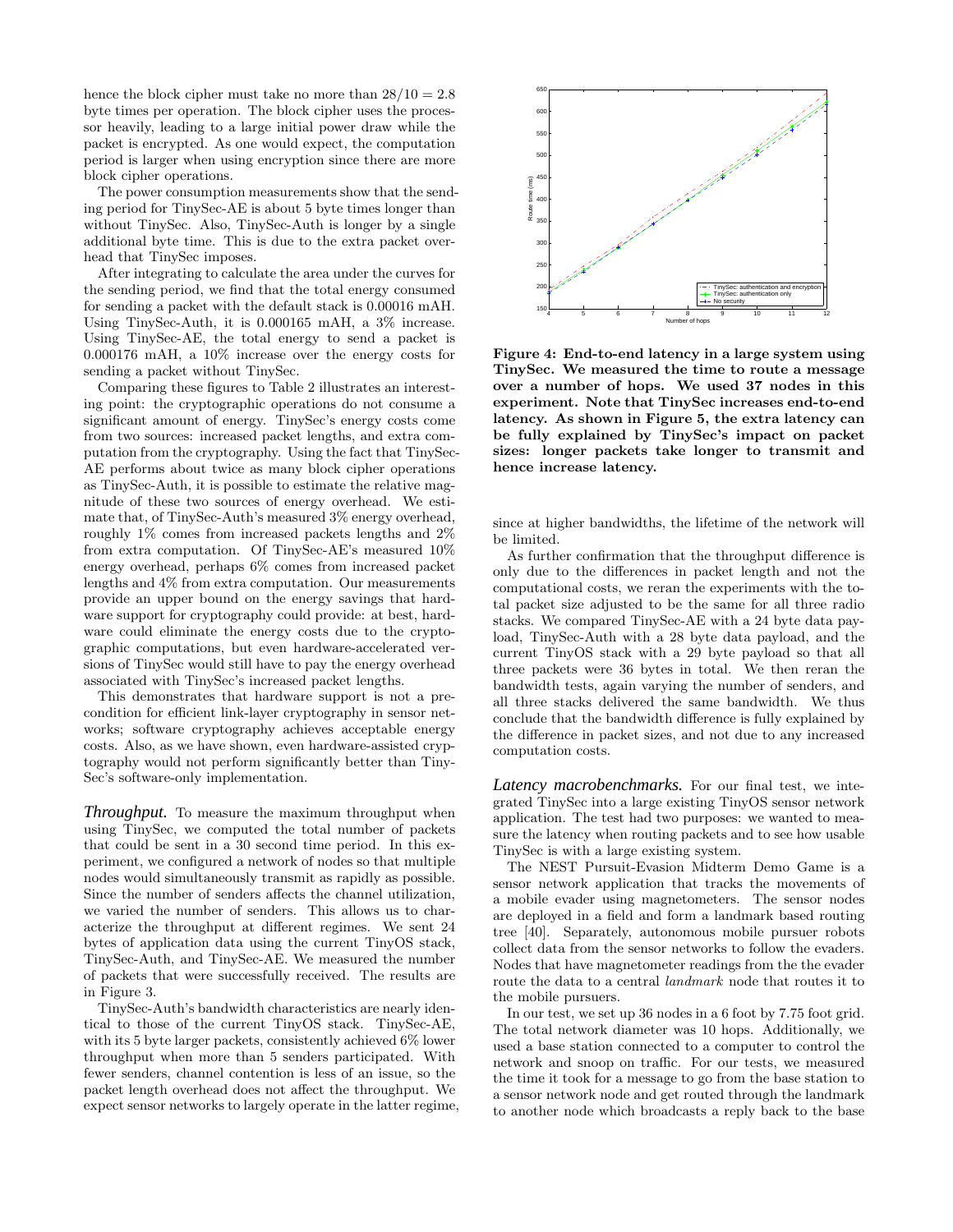

Figure 5: The increase in latency when routing packets using TinySec. We display the results in byte times, the time it takes to transmit one byte of information over the radio. This shows that TinySec's impact on end-to-end latency is caused by the increased length of TinySec packets. There is a close correspondence between theory and practice: using authentication and encryption increases packet length by 5 bytes, and empirically, we see that latency is increased by 4.6 byte times; similarly, using authentication alone increases packet lengths by 1 byte, and empirically it increases latency by 1.1 byte times. Note that we have normalized by the route distance.

station. Since all routes in our landmark routing scheme pass through the landmark, sending a message from A to B takes at least two hops. Additionally, the base station must send a message to A telling it to initiate its transmission, and B sends a message back to the base station. This means that all paths in our test are at least 4 hops in length.

We measured the round-trip time it took to transmit packets across paths of different hop lengths. For each route length, we routed 200 packets with the current TinyOS radio stack (no security), with TinySec-Auth, and with TinySec-AE. The media access control protocol waits a uniformly random amount of time before sending the packet. The sum of many uniformly distributed random variables approaches a normal distribution, which is what we see with the longest routes. Note that the carrier sense in the media access control protocol is occasionally wrong, so that it backs off for a longer time; this leads to a heavy tail in the distribution.

To compare the different radio stacks to each other, we average the individual experimental results to obtain an average single route time per route length. We plot the results in Figure 4. Each data point represents the average elapsed time needed to transmit the packets across a route of a given hopcount. Routing with TinySec-Auth takes longer than with the current TinyOS radio stack; routing with TinySec-AE takes longer than both. As one example, across 12-hop routes, the total difference between TinySec-AE and the current TinyOS stack is 26 ms. As before, the latency difference can be explained by the increased packet size.

We would expect the total time to transmit a packet to increase by 5 byte times per link when using TinySec-AE. Since each byte time is 0.42 ms, over a 12 hop route, latency

is expected to be 25.20 ms worse; we observed a 26 ms difference. We quantify this effect more precisely in Figure 5. We compare the average byte time difference between the two TinySec modes and the current TinyOS radio stack. We normalize the result by the hop count. The outliers from the heavy tail skew the average, so we remove those values from consideration. Recall the heavy tail is due to the media access control protocol backing off erroneously, and are not material to the metric we are measuring. In the chart, then, we see byte time differences that we measure match our expectations: it takes an extra 5 byte times to transmit a TinySec-AE packet one hop, and 1 extra byte-time to transmit a TinySec-Auth packet.

*Summary.* In all cases, the energy, bandwidth, and latency overhead of using TinySec is less than 10%. Much of the overhead can be fully explained by the increased packet length that TinySec imposes. There is an additional energy cost to performing the cryptographic computations, amounting to less than 1/2 of the total energy increase of TinySec-AE. Thus, TinySec will be very competitive with hardware solutions.

# **9.2 Ease of Use**

We use an indirect means to evaluate TinySec's ease of use. In the first test, noted above in our latency measurements, we integrated TinySec into a large, existing application. Including TinySec did not require any changes to the application code and only required a one line change to the makefile. Other applications can enable TinySec with the same ease.

TinySec has gathered a number of external users. In particular, we are aware of five other projects that are using TinySec as a research platform to enable their research in key distribution. TinyPK uses RSA to authenticate network downloaded code and to exchange TinySec keys [43]; it is built on top of TinySec, and relies upon TinySec for linklayer security. TinyCrypt, still in development at Harvard, aims to use elliptic curve cryptography to exchange TinySec keys for the Mica2 sensor nodes [32]. Meanwhile, researchers at SRI have designed a scheme for key exchange, group management, and key revocation [18]; they use TinySec's packet format for transport-level security. Also, SecureSense provides dynamic security service composition using the Tiny-Sec infrastructure [46], and the Bosch corporation used a modified version of TinySec to implement a prototype burglar alarm security system. Finally, our TinySec implementation is included in the current TinyOS public release and is available for routine use as well.

# **10. RELATED WORK**

*GSM, IEEE 802.11, and Bluetooth.* The GSM frame format was intended to provide confidentiality (but not integrity) protection of voice data with little overhead. Unfortunately, researchers have found serious vulnerabilities with the GSM security mechanisms [7]. The 802.11 wireless networking standard initially specified WEP, a scheme that used RC4 encryption for confidentiality and a CRC checksum for integrity protection. However, security researchers quickly found WEP to be thoroughly flawed [12, 20, 38, 42]: its 24-bit IVs are too short; the CRC checksum fails to pro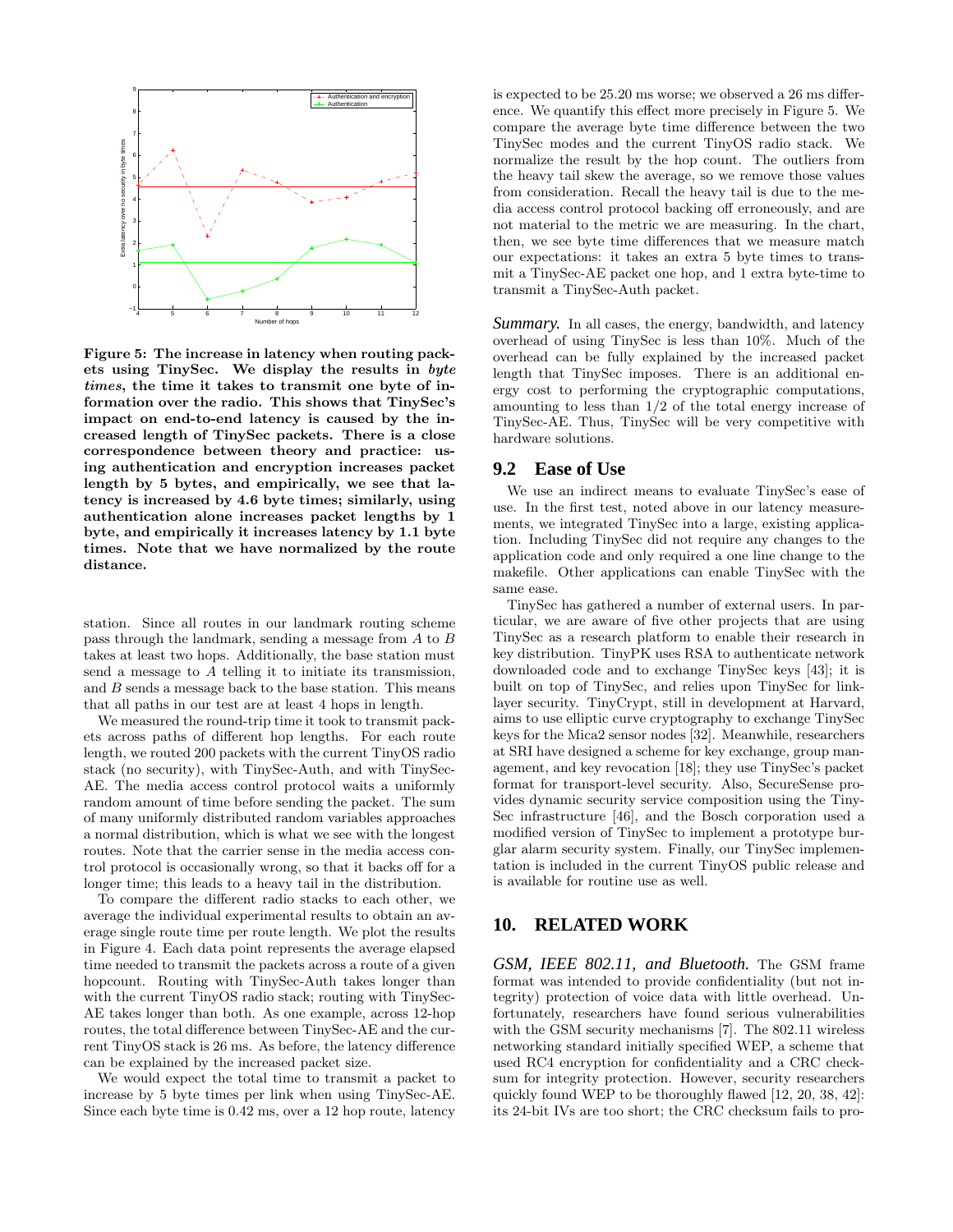tect integrity; and, naive use of the IV to diversify RC4's key enables devastating cryptanalytic related-key attacks. Subsequently, the standards group has designed TKIP, an interim replacement for WEP with stronger message authentication and more careful mixing of the IV with the key. However, TKIP is only designed as a short-term bandaid, and its per-packet overhead is substantial. The longterm successor to WEP and TKIP will be 802.11i's CCMP, which uses AES in CCM mode, 48-bit IVs, and a strong 64-bit message authentication code. CCMP appears to be well-designed, but unfortunately for our purposes, the perpacket overhead is too high to be practical for use in sensor networks [13]. The Bluetooth specification also includes a cryptographic security mechanism, but this has also been shown to be flawed [25].

*SNEP.* The closest previous work is SNEP [33], which specifically targets sensor networks, but SNEP was unfortunately neither fully specified nor fully implemented. Also, each recipient must maintain a counter for each sender communicating with it. Managing this state encounters similar complexity as maintaining replay counters, as we discussed in Section 3.1.

*IEEE 802.15.4.* Recently, the IEEE adopted the 802.15.4 standard, specifying a physical and media access control layer for low data rate wireless applications [6]. Vendors are starting to sell sensor nodes equipped with this radio platform [1, 2].

The 802.15.4 standard includes provisions for link-layer security. Many features of their architecture are similar to TinySec, although there are important differences. For example, 802.15.4 specifies a stream cipher mode of encryption, and to avoid IV reuse they require a larger IV. They have also chosen to include replay protection, as an optional feature, into the link-layer security package.

IEEE 802.15.4 radio chips perform all of their computations in hardware, reducing energy consumption and CPU utilization. However, as we have shown, in retrospect the use of hardware was not strictly necessary for security: software cryptography could have been used with only a small increase in energy consumption.

Sastry and Wagner have found a few problems with some of the optional modes in the 802.15.4 specification and the feasibility of supporting different keying models [34]. Despite the presence of these defects, the 802.15.4 security architecture is sound. It includes many well designed security features and presents a step forward for embedded device wireless security. Proper use of the security API can lead to secure applications.

#### **11. CONCLUSION**

TinySec addresses security in devices where energy and computation power present significant resource limitations. We have designed TinySec to address these deficiencies using the lessons we have learned from other security protocols. We have tried to highlight our design process from a cryptographic perspective that meets both the intended resource constraints and security requirements. TinySec relies on cryptographic primitives that have been vetted in the security community for many years.

Our TinySec implementation is in wide use throughout

the sensor network community. We know of researchers building key exchange protocols on top of TinySec. Others have ported TinySec to their own custom hardware. Tiny-Sec is simple enough to integrate into existing applications that the burden on application programmers is minimal.

Finally, we have extensively measured the performance characteristics of TinySec. Its energy consumption, even when used in the most resource-intensive and most secure mode, is a modest 10%. Using TinySec-Auth, the extra energy consumed is a scant 3%. Similarly low impacts on bandwidth and latency prove that software based link layer security is a feasible reality for devices with extreme resource limitations.

#### **Acknowledgements**

Robert Szewczyk helped us measure the power consumption of TinySec. This work was supported in part by research grants and contracts from the Defense Advanced Research Project Agency (NEST contract F33615-01-C-1895), the National Science Foundation, and the US Postal Service, and gifts from Bosch and Intel.

### **12. REFERENCES**

- [1] Crossbow technology inc. http://www.xbow.com.
- [2] Moteiv. http://www.moteiv.com/.
- [3] OpenSSL. http://www.openssl.org.
- [4] Security architecture for the Internet Protocol. RFC 2401, November 1998.
- [5] Smart buildings admit their faults. Lab Notes: Research from the College of Engineering, UC Berkeley, http://www.coe.berkeley.edu/labnotes/ 1101smartbuildings.html, November 2001.
- [6] Wireless medium access control and physical layer specifications for low-rate wireless personal area networks. IEEE Standard, 802.15.4-2003, May 2003. ISBN 0-7381-3677-5.
- [7] Elad Barkan, Eli Biham, and Nathan Keller. Instant ciphertext-only cryptanalysis of GSM encrypted communication. In Advances in Cryptology – CRYPTO 2003, volume 2729 of Lecture Notes in Computer Science, 2003.
- [8] M. Bellare, A. Desai, E. Jokipii, and P. Rogaway. A concrete security treatment of symmetric encryption: Analysis of the DES modes of operation. In Proceedings of 38th Annual Symposium on Foundations of Computer Science (FOCS 97), 1997.
- [9] Mihir Bellare, Joe Kilian, and Phillip Rogaway. The security of the cipher block chaining message authentication code. Journal of Computer and System Sciences, 61(3):362–399, December 2000.
- [10] Steven M. Bellovin. Problem areas for the IP security protocols. In Proceedings of the Sixth USENIX Security Symposium, 1996.
- [11] Steven M. Bellovin and Matt Blaze. Cryptographic modes of operation for the internet. In Second NIST Workshop on Modes of Operation, August 2001.
- [12] Nikita Borisov, Ian Goldberg, and David Wagner. Intercepting mobile communications: The insecurity of 802.11. In The Seventh Annual International Conference on Mobile Computing and Networking (MobiCom 2001), 2001.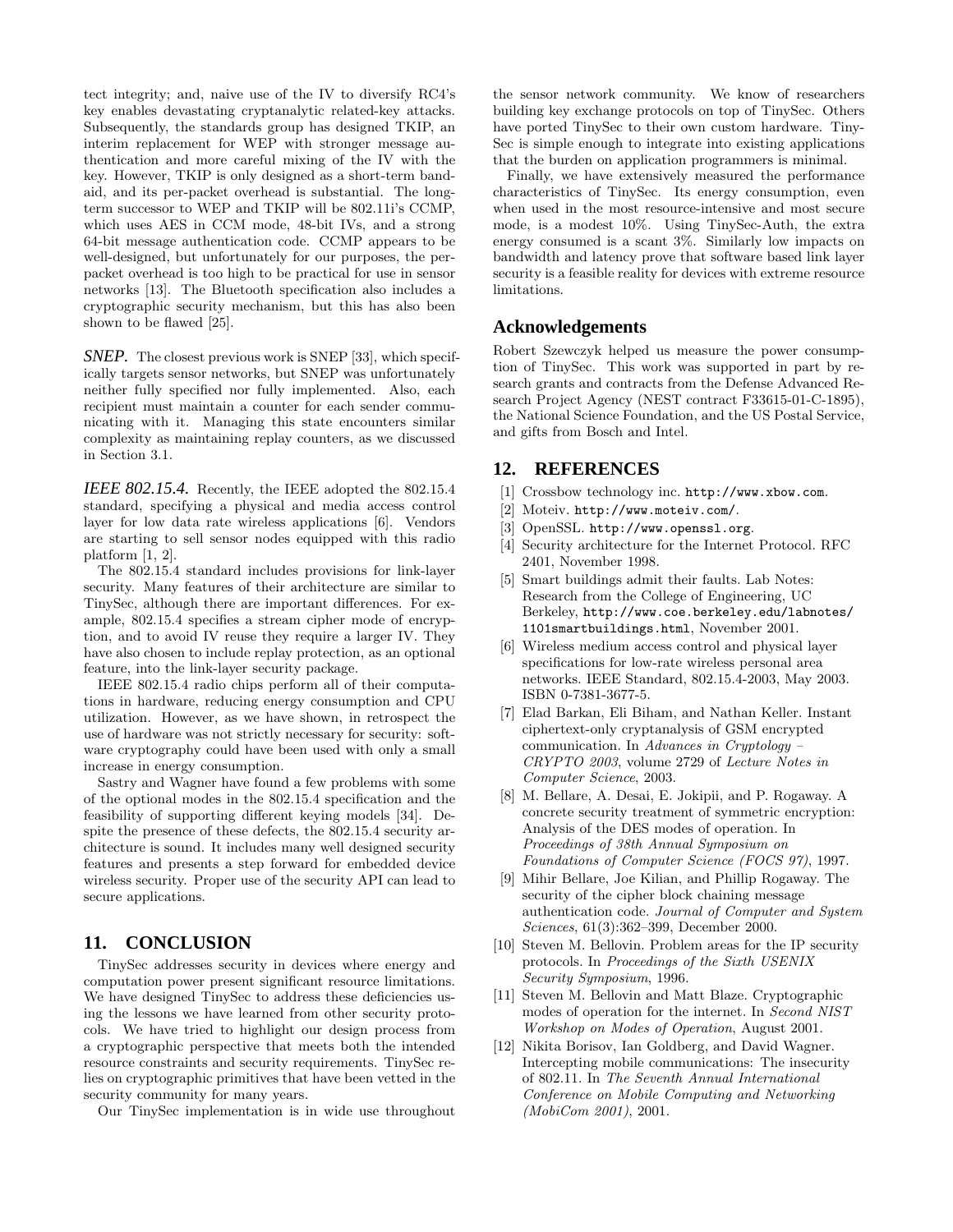- [13] Nancy Cam-Winget, Russ Housley, David Wagner, and Jesse Walker. Security flaws in 802.11 data link protocols. Communications of the ACM, 46(5):35–39, May 2003. Special Issue on Wireless Security.
- [14] Haowen Chan, Adrian Perrig, and Dawn Song. Random key predistribution schemes for sensor networks. In IEEE Symposium on Security and Privacy, May 2003.
- [15] E. Dawson and L. Nielsen. Automated cryptanalysis of XOR plaintext strings. Cryptologia, (2):165–181, April 1996.
- [16] Wenliang Du, Jing Deng, Yunghsiang S. Han, and Pramod K. Varshney. A pairwise key pre-distribution scheme for wireless sensor networks. In 10th ACM Conference on Computer and Communications Security (CCS), October 2003.
- [17] G.L. Duckworth, D.C. Gilbert, and J.E. Barger. Acoustic counter-sniper system. In SPIE International Symposium on Enabling Technologies for Law Enforcement and Security, 1996.
- [18] Bruno Dutertre, Steven Cheung, and Joshua Levy. Lightweight key management in wireless sensor networks by leveraging initial trust. Technical Report SRI-SDL-04-02, SRI International, April 2004.
- [19] Laurent Eschenauer and Virgil D. Gligor. A key-management scheme for distributed sensor networks. In 9th ACM Conference on Computer and Communication Security (CCS), November 2002.
- [20] Scott Fluhrer, Itsik Mantin, and Adi Shamir. Weaknesses in the key scheduling algorithm of RC4. Lecture Notes in Computer Science, 2259:1–24, 2001.
- [21] David Gay, Phil Levis, Rob von Behren, Matt Welsh, Eric Brewer, and David Culler. The nesC language: A holistic approach to network embedded systems. In Programming Language Design and Implementation (PLDI), June 2003.
- [22] Mohamed G. Gouda, E.N. Elnozahy, Chin-Tser Huang, and Tommy M. McGuire. Hop integrity in computer networks. IEEE/ACM Transactions on Networking, 10(3):308–319, June 2002.
- [23] Jason Hill, Robert Szewczyk, Alec Woo, Seth Hollar, David Culler, and Kristofer Pister. System architecture directions for networked sensors. In Proceedings of ACM ASPLOS IX, pages 93–104, November 2000.
- [24] Chris Hurley. The worldwide wardrive: The myths, the misconceptions, the truth, the future. In Defcon 11, August 2003.
- [25] Markus Jakobsson and Susanne Wetzel. Security weaknesses in Bluetooth. In CT-RSA 2001, pages 176–191. Springer-Verlag, 2001. LNCS 2020.
- [26] Chris Karlof, Yaping Li, and Joe Polastre. ARRIVE: Algorithm for robust routing in volatile environments. Technical Report UCB/CSD-03-1233, University of California at Berkeley, May 2002.
- [27] Hugo Krawczyk. The order of encryption and authentication for protecting communications (or: How secure is SSL?). In Advances in Cryptology – CRYPTO 2001, volume 2139 of Lecture Notes in Computer Science. Springer-Verlag Heidelberg, January 2001.
- [28] Donggang Liu and Peng Ning. Establishing pairwise

keys in distributed sensor networks. In 10th ACM Conference on Computer and Communications Security (CCS), October 2003.

- [29] Samuel R. Madden, Michael J. Franklin, Joseph M. Hellerstein, and Wei Hong. TAG: A tiny aggregation service for ad-hoc sensor networks. In The Fifth Symposium on Operating Systems Design and Implementation (OSDI 2002), 2002.
- [30] Samuel R. Madden, Robert Szewczyk, Michael J. Franklin, and David Culler. Supporting aggregate queries over ad-hoc wireless sensor networks. In Workshop on Mobile Computing and Systems Applications, 2002.
- [31] Alan Mainwaring, Joseph Polastre, Robert Szewczyk, and David Culler. Wireless sensor networks for habitat monitoring. In First ACM International Workshop on Wireless Sensor Networks and Applications, 2002.
- [32] David Malan, Matt Welsh, and Michael D. Smith. A public-key infrastructure for key distribution in TinyOS based on elliptic curve cryptography. In First IEEE International Conference on Sensor and Ad Hoc Communications and Networks, October 2004.
- [33] Adrian Perrig, Robert Szewczyk, Victor Wen, David Culler, and J.D. Tygar. SPINS: Security protocols for sensor networks. In The Seventh Annual International Conference on Mobile Computing and Networking (MobiCom 2001), 2001.
- [34] Naveen Sastry and David Wagner. Security considerations for IEEE 802.15.4 networks. In ACM Workshop on Wireless Security (WiSe 2004), September 2004.
- [35] Bruce Schneier. Applied Cryptography, Second Edition. John Wiley & Sons, 1996.
- [36] Peter Shipley. Open WLANs: the early results of wardriving, 2001.
- [37] Peter Shipley, 2003. personal communication.
- [38] Adam Stubblefield, John Ioannidis, and Aviel D. Rubin. Using the fluhrer, mantin, and shamir attack to break WEP. In Network and Distributed Systems Security Symposium (NDSS), 2002.
- [39] Robert Szewczyk, Joseph Polastre, Alan Mainwaring, and David Culler. Lessons from a sensor network expedition. In First European Workshop on Wireless Sensor Networks (EWSN '04), January 2004.
- [40] P.F. Tsuchiya. The landmark hierarchy: a new hierarchy for routing in very large networks. ACM Computer Communication Review, 18(4):35–42, 1988.
- [41] Ramnath Venugopalan, Prasanth Ganesan, Pushkin Peddabachagari, Alexander Dean, Frank Mueller, and Mihail Sichitiu. Encryption overhead in embedded systems and sensor network nodes: Modeling and analysis. In 2003 International Conference on Compilers, Architectures and Synthesis for Embedded Systems, pages 188–197, 2003.
- [42] Jessie Walker. Unsafe at any key size; an analysis of the WEP encapsulation. http://grouper.ieee.org/groups/802/11/ Documents/DocumentHolder/0-362.zi%p.
- [43] Ron Watro, Derrick Kong, Sue fen Cuti, Jen Mulligan, Charlie Gardiner, and Dan Coffin. TinyPK. http://www.is.bbn.com/projects/lws-nest/.